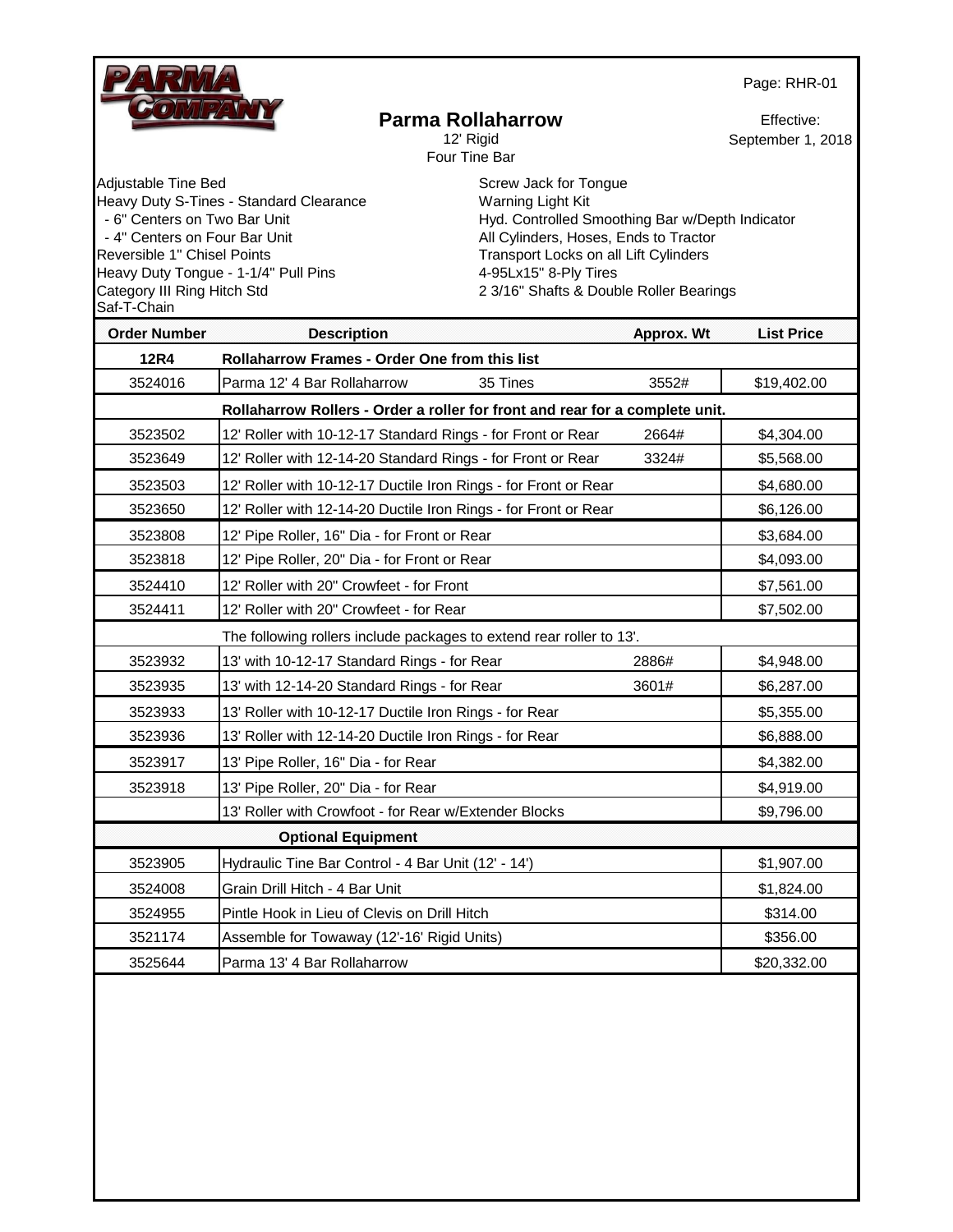|                                                                                                                                                                                                           |                                                                                                                |                                                                                                                                                                             | Page: RHR-02      |
|-----------------------------------------------------------------------------------------------------------------------------------------------------------------------------------------------------------|----------------------------------------------------------------------------------------------------------------|-----------------------------------------------------------------------------------------------------------------------------------------------------------------------------|-------------------|
|                                                                                                                                                                                                           | <b>Parma Rollaharrow</b>                                                                                       |                                                                                                                                                                             | Effective:        |
|                                                                                                                                                                                                           | 14' Rigid                                                                                                      |                                                                                                                                                                             | September 1, 2018 |
|                                                                                                                                                                                                           | Four Tine Bar                                                                                                  |                                                                                                                                                                             |                   |
|                                                                                                                                                                                                           |                                                                                                                |                                                                                                                                                                             |                   |
| Adjustable Tine Bed<br>- 6" Centers on Two Bar Unit<br>- 4" Centers on Four Bar Unit<br>Reversible 1" Chisel Points<br>Heavy Duty Tongue - 1-1/4" Pull Pins<br>Category III Ring Hitch Std<br>Saf-T-Chain | Screw Jack for Tongue<br>Heavy Duty S-Tines - Standard Clearance<br>Warning Light Kit<br>4-95Lx15" 8-Ply Tires | Hyd. Controlled Smoothing Bar w/Depth Indicator<br>All Cylinders, Hoses, Ends to Tractor<br>Transport Locks on all Lift Cylinders<br>2 3/16 Shafts & Double Roller Bearings |                   |
| <b>Order Number</b>                                                                                                                                                                                       | <b>Description</b>                                                                                             | Approx Wt.                                                                                                                                                                  | <b>List Price</b> |
| <b>14R4</b>                                                                                                                                                                                               | Rollaharrow Frames - Order One from this list                                                                  |                                                                                                                                                                             |                   |
| 3523895                                                                                                                                                                                                   | Parma 14' 4 Bar Rollaharrow<br>43 Tines                                                                        | 3774#                                                                                                                                                                       | \$21,258.00       |
|                                                                                                                                                                                                           | Rollaharrow Rollers - Order a roller for front and rear for a complete unit.                                   |                                                                                                                                                                             |                   |
| 3523514                                                                                                                                                                                                   | 14' Roller with 10-12-17 Standard Rings - for Front or Rear                                                    | 3108#                                                                                                                                                                       | \$4,867.00        |
| 3523655                                                                                                                                                                                                   | 14' Roller with 12-14-20 Standard Rings - for Front or Rear                                                    | 3878#                                                                                                                                                                       | \$6,302.00        |
| 3523515                                                                                                                                                                                                   | 14' Roller with 10-12-17 Ductile Iron Rings - for Front or Rear                                                |                                                                                                                                                                             | \$5,317.00        |
| 3523656                                                                                                                                                                                                   | 14' Roller with 12-14-20 Ductile Iron Rings - for Front or Rear                                                |                                                                                                                                                                             | \$6,968.00        |
| 3523809                                                                                                                                                                                                   | 14' Pipe Roller, 16" Dia - for Front or Rear                                                                   | 980#                                                                                                                                                                        | \$3,585.00        |
| 3523819                                                                                                                                                                                                   | 14' Pipe Roller, 20" Dia - for Front or Rear                                                                   |                                                                                                                                                                             | \$4,126.00        |
| 3524412                                                                                                                                                                                                   | 14' Roller with 20" Crowfeet - for Front                                                                       |                                                                                                                                                                             | \$9,636.00        |
| 3524413                                                                                                                                                                                                   | 14' Roller with 20" Crowfeet - for Rear                                                                        |                                                                                                                                                                             | \$9,531.00        |
|                                                                                                                                                                                                           | The following rollers include packages to extend rear roller to 15'.                                           |                                                                                                                                                                             |                   |
| 3523941                                                                                                                                                                                                   | 15' with 10-12-17 Standard Rings - for Rear                                                                    | 3350#                                                                                                                                                                       | \$5,461.00        |
| 3523944                                                                                                                                                                                                   | 15' with 12-14-20 Standard Rings - for Rear                                                                    | 4155#                                                                                                                                                                       | \$6,956.00        |
| 3523942                                                                                                                                                                                                   | 15' Roller with 10-12-17 Ductile Iron Rings - for Rear                                                         |                                                                                                                                                                             | \$5,933.00        |
| 3523945                                                                                                                                                                                                   | 15' Roller with 12-14-20 Ductile Iron Rings - for Rear                                                         |                                                                                                                                                                             | \$7,652.00        |
| 3523919                                                                                                                                                                                                   | 15' Pipe Roller, 16" Dia - for Rear                                                                            |                                                                                                                                                                             | \$4,166.00        |
| 3523920                                                                                                                                                                                                   | 15' Pipe Roller, 20" Dia - for Rear                                                                            |                                                                                                                                                                             | \$4,772.00        |
|                                                                                                                                                                                                           | 15' Roller with 20" Crowfoot - for Rear w/Extender Blocks                                                      |                                                                                                                                                                             | \$11,211.00       |
|                                                                                                                                                                                                           | <b>Optional Equipment</b>                                                                                      |                                                                                                                                                                             |                   |
| 3523905                                                                                                                                                                                                   | Hydraulic Tine Bar Control - 4 Bar Unit (12' - 14')                                                            |                                                                                                                                                                             | \$1,907.00        |
| 3524008                                                                                                                                                                                                   | Grain Drill Hitch - 4 Bar Unit                                                                                 |                                                                                                                                                                             | \$1,824.00        |
| 3524955                                                                                                                                                                                                   | Pintle Hook in Lieu of Clevis on Drill Hitch                                                                   |                                                                                                                                                                             | \$314.00          |
| 3521174                                                                                                                                                                                                   | Assemble for Towaway (12'-16' Rigid Units)                                                                     |                                                                                                                                                                             | \$356.00          |
| 3525572                                                                                                                                                                                                   | Parma 15' 4 Bar Rollaharrow                                                                                    |                                                                                                                                                                             | \$23,794.00       |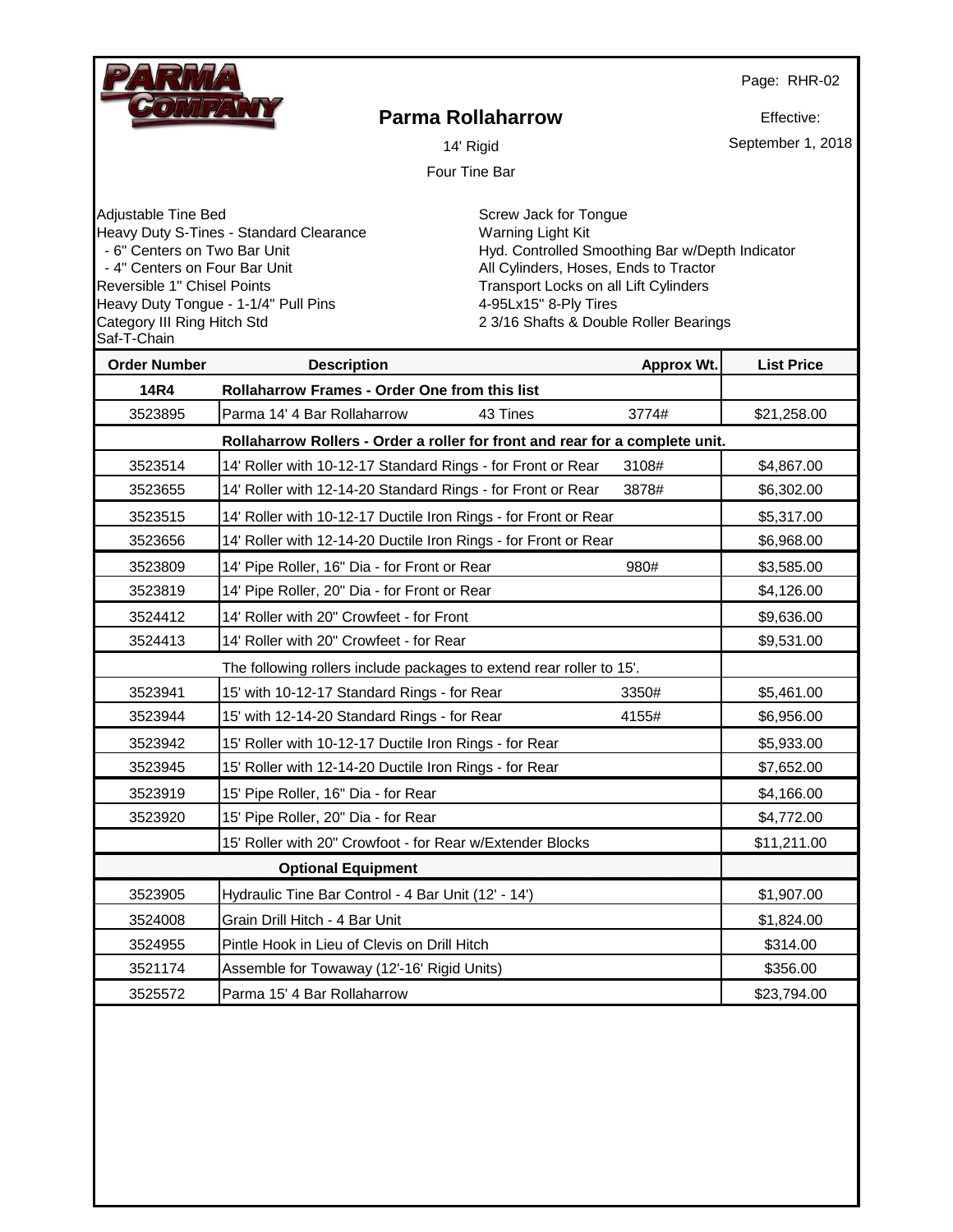| <b>Parma Rollaharrow</b><br>Effective:<br>16' Rigid<br>September 1, 2018<br>Four Tine Bar<br>Adjustable Tine Bed<br>Screw Jack for Tongue<br>Heavy Duty S-Tines - Standard Clearance<br>Warning Light Kit<br>- 6" Centers on Two Bar Unit<br>Hyd. Controlled Smoothing Bar w/Depth Indicator<br>- 4" Centers on Four Bar Unit<br>All Cylinders, Hoses, Ends to Tractor<br>Reversible 1" Chisel Points<br>Transport Locks on all Lift Cylinders<br>4-95Lx15" 8-Ply Tires<br>Heavy Duty Tongue - 1-1/4" Pull Pins<br>Category III Ring Hitch Std<br>2 3/16 Shafts & Double Roller Bearings<br><b>Description</b><br>Approx. Wt.<br><b>List Price</b><br><b>Order Number</b><br><b>16R4</b><br>Rollaharrow Frames - Order One from this list<br>Parma 16' 4 Bar Rollaharrow<br>3523898<br>4126#<br>47 Tines<br>\$24,114.00<br>Rollaharrow Rollers - Order a roller for front and rear for a complete unit.<br>3523526<br>16' Roller with 10-12-17 Standard Rings - for Front or Rear<br>\$5,345.00<br>3552#<br>16' Roller with 12-14-20 Standard Rings - for Front or Rear<br>3523661<br>4432#<br>\$6,979.00<br>\$5,859.00<br>3523527<br>16' Roller with 10-12-17 Ductile Iron Rings - for Front or Rear<br>16' Roller with 12-14-20 Ductile Iron Rings - for Front or Rear<br>3523662<br>\$7,742.00<br>1175#<br>3523810<br>16' Pipe Roller, 16" Dia - for Front or Rear<br>\$4,056.00<br>3523820<br>16' Pipe Roller, 20" Dia - for Front or Rear<br>\$4,583.00<br>16' Roller with 20" Crowfeet - for Front<br>3524414<br>\$10,215.00<br>16' Roller with 20" Crowfeet - for Rear<br>3524415<br>\$11,024.00<br>The following rollers include packages to extend rear roller to 17'.<br>3774#<br>3523950<br>17' with 10-12-17 Standard Rings - for Rear<br>\$5,894.00<br>\$7,570.00<br>3523953<br>17' with 12-14-20 Standard Rings - for Rear<br>4709#<br>3523951<br>17' Roller with 10-12-17 Ductile Iron Rings - for Rear<br>\$6,425.00<br>17' Roller with 12-14-20 Ductile Iron Rings - for Rear<br>3523954<br>\$8,355.00<br>17' Pipe Roller, 16" Dia - for Rear<br>\$3,863.00<br>3523921<br>17' Pipe Roller, 20" Dia - for Rear<br>3523922<br>\$5,299.00<br>17' Roller with 20" Crowfoot - for Rear w/Extender Blocks<br>3526279<br>\$11,652.00<br><b>Optional Equipment</b><br>Hydraulic Tine Bar Control - 4 Bar Unit (16' - 24')<br>\$2,576.00<br>3523906<br>Grain Drill Hitch - 4 Bar Unit<br>$\overline{1,824.00}$<br>3524008<br>Pintle Hook in Liew of Clevis on Drill Hitch<br>3524955<br>\$314.00<br>3521174<br>Assemble for Towaway (12'-16' Rigid Units)<br>\$356.00 |             |  | Page: RHR-03 |
|-------------------------------------------------------------------------------------------------------------------------------------------------------------------------------------------------------------------------------------------------------------------------------------------------------------------------------------------------------------------------------------------------------------------------------------------------------------------------------------------------------------------------------------------------------------------------------------------------------------------------------------------------------------------------------------------------------------------------------------------------------------------------------------------------------------------------------------------------------------------------------------------------------------------------------------------------------------------------------------------------------------------------------------------------------------------------------------------------------------------------------------------------------------------------------------------------------------------------------------------------------------------------------------------------------------------------------------------------------------------------------------------------------------------------------------------------------------------------------------------------------------------------------------------------------------------------------------------------------------------------------------------------------------------------------------------------------------------------------------------------------------------------------------------------------------------------------------------------------------------------------------------------------------------------------------------------------------------------------------------------------------------------------------------------------------------------------------------------------------------------------------------------------------------------------------------------------------------------------------------------------------------------------------------------------------------------------------------------------------------------------------------------------------------------------------------------------------------------------------------------------------------------------------------------------------------------------|-------------|--|--------------|
|                                                                                                                                                                                                                                                                                                                                                                                                                                                                                                                                                                                                                                                                                                                                                                                                                                                                                                                                                                                                                                                                                                                                                                                                                                                                                                                                                                                                                                                                                                                                                                                                                                                                                                                                                                                                                                                                                                                                                                                                                                                                                                                                                                                                                                                                                                                                                                                                                                                                                                                                                                               |             |  |              |
|                                                                                                                                                                                                                                                                                                                                                                                                                                                                                                                                                                                                                                                                                                                                                                                                                                                                                                                                                                                                                                                                                                                                                                                                                                                                                                                                                                                                                                                                                                                                                                                                                                                                                                                                                                                                                                                                                                                                                                                                                                                                                                                                                                                                                                                                                                                                                                                                                                                                                                                                                                               |             |  |              |
|                                                                                                                                                                                                                                                                                                                                                                                                                                                                                                                                                                                                                                                                                                                                                                                                                                                                                                                                                                                                                                                                                                                                                                                                                                                                                                                                                                                                                                                                                                                                                                                                                                                                                                                                                                                                                                                                                                                                                                                                                                                                                                                                                                                                                                                                                                                                                                                                                                                                                                                                                                               | Saf-T-Chain |  |              |
|                                                                                                                                                                                                                                                                                                                                                                                                                                                                                                                                                                                                                                                                                                                                                                                                                                                                                                                                                                                                                                                                                                                                                                                                                                                                                                                                                                                                                                                                                                                                                                                                                                                                                                                                                                                                                                                                                                                                                                                                                                                                                                                                                                                                                                                                                                                                                                                                                                                                                                                                                                               |             |  |              |
|                                                                                                                                                                                                                                                                                                                                                                                                                                                                                                                                                                                                                                                                                                                                                                                                                                                                                                                                                                                                                                                                                                                                                                                                                                                                                                                                                                                                                                                                                                                                                                                                                                                                                                                                                                                                                                                                                                                                                                                                                                                                                                                                                                                                                                                                                                                                                                                                                                                                                                                                                                               |             |  |              |
|                                                                                                                                                                                                                                                                                                                                                                                                                                                                                                                                                                                                                                                                                                                                                                                                                                                                                                                                                                                                                                                                                                                                                                                                                                                                                                                                                                                                                                                                                                                                                                                                                                                                                                                                                                                                                                                                                                                                                                                                                                                                                                                                                                                                                                                                                                                                                                                                                                                                                                                                                                               |             |  |              |
|                                                                                                                                                                                                                                                                                                                                                                                                                                                                                                                                                                                                                                                                                                                                                                                                                                                                                                                                                                                                                                                                                                                                                                                                                                                                                                                                                                                                                                                                                                                                                                                                                                                                                                                                                                                                                                                                                                                                                                                                                                                                                                                                                                                                                                                                                                                                                                                                                                                                                                                                                                               |             |  |              |
|                                                                                                                                                                                                                                                                                                                                                                                                                                                                                                                                                                                                                                                                                                                                                                                                                                                                                                                                                                                                                                                                                                                                                                                                                                                                                                                                                                                                                                                                                                                                                                                                                                                                                                                                                                                                                                                                                                                                                                                                                                                                                                                                                                                                                                                                                                                                                                                                                                                                                                                                                                               |             |  |              |
|                                                                                                                                                                                                                                                                                                                                                                                                                                                                                                                                                                                                                                                                                                                                                                                                                                                                                                                                                                                                                                                                                                                                                                                                                                                                                                                                                                                                                                                                                                                                                                                                                                                                                                                                                                                                                                                                                                                                                                                                                                                                                                                                                                                                                                                                                                                                                                                                                                                                                                                                                                               |             |  |              |
|                                                                                                                                                                                                                                                                                                                                                                                                                                                                                                                                                                                                                                                                                                                                                                                                                                                                                                                                                                                                                                                                                                                                                                                                                                                                                                                                                                                                                                                                                                                                                                                                                                                                                                                                                                                                                                                                                                                                                                                                                                                                                                                                                                                                                                                                                                                                                                                                                                                                                                                                                                               |             |  |              |
|                                                                                                                                                                                                                                                                                                                                                                                                                                                                                                                                                                                                                                                                                                                                                                                                                                                                                                                                                                                                                                                                                                                                                                                                                                                                                                                                                                                                                                                                                                                                                                                                                                                                                                                                                                                                                                                                                                                                                                                                                                                                                                                                                                                                                                                                                                                                                                                                                                                                                                                                                                               |             |  |              |
|                                                                                                                                                                                                                                                                                                                                                                                                                                                                                                                                                                                                                                                                                                                                                                                                                                                                                                                                                                                                                                                                                                                                                                                                                                                                                                                                                                                                                                                                                                                                                                                                                                                                                                                                                                                                                                                                                                                                                                                                                                                                                                                                                                                                                                                                                                                                                                                                                                                                                                                                                                               |             |  |              |
|                                                                                                                                                                                                                                                                                                                                                                                                                                                                                                                                                                                                                                                                                                                                                                                                                                                                                                                                                                                                                                                                                                                                                                                                                                                                                                                                                                                                                                                                                                                                                                                                                                                                                                                                                                                                                                                                                                                                                                                                                                                                                                                                                                                                                                                                                                                                                                                                                                                                                                                                                                               |             |  |              |
|                                                                                                                                                                                                                                                                                                                                                                                                                                                                                                                                                                                                                                                                                                                                                                                                                                                                                                                                                                                                                                                                                                                                                                                                                                                                                                                                                                                                                                                                                                                                                                                                                                                                                                                                                                                                                                                                                                                                                                                                                                                                                                                                                                                                                                                                                                                                                                                                                                                                                                                                                                               |             |  |              |
|                                                                                                                                                                                                                                                                                                                                                                                                                                                                                                                                                                                                                                                                                                                                                                                                                                                                                                                                                                                                                                                                                                                                                                                                                                                                                                                                                                                                                                                                                                                                                                                                                                                                                                                                                                                                                                                                                                                                                                                                                                                                                                                                                                                                                                                                                                                                                                                                                                                                                                                                                                               |             |  |              |
|                                                                                                                                                                                                                                                                                                                                                                                                                                                                                                                                                                                                                                                                                                                                                                                                                                                                                                                                                                                                                                                                                                                                                                                                                                                                                                                                                                                                                                                                                                                                                                                                                                                                                                                                                                                                                                                                                                                                                                                                                                                                                                                                                                                                                                                                                                                                                                                                                                                                                                                                                                               |             |  |              |
|                                                                                                                                                                                                                                                                                                                                                                                                                                                                                                                                                                                                                                                                                                                                                                                                                                                                                                                                                                                                                                                                                                                                                                                                                                                                                                                                                                                                                                                                                                                                                                                                                                                                                                                                                                                                                                                                                                                                                                                                                                                                                                                                                                                                                                                                                                                                                                                                                                                                                                                                                                               |             |  |              |
|                                                                                                                                                                                                                                                                                                                                                                                                                                                                                                                                                                                                                                                                                                                                                                                                                                                                                                                                                                                                                                                                                                                                                                                                                                                                                                                                                                                                                                                                                                                                                                                                                                                                                                                                                                                                                                                                                                                                                                                                                                                                                                                                                                                                                                                                                                                                                                                                                                                                                                                                                                               |             |  |              |
|                                                                                                                                                                                                                                                                                                                                                                                                                                                                                                                                                                                                                                                                                                                                                                                                                                                                                                                                                                                                                                                                                                                                                                                                                                                                                                                                                                                                                                                                                                                                                                                                                                                                                                                                                                                                                                                                                                                                                                                                                                                                                                                                                                                                                                                                                                                                                                                                                                                                                                                                                                               |             |  |              |
|                                                                                                                                                                                                                                                                                                                                                                                                                                                                                                                                                                                                                                                                                                                                                                                                                                                                                                                                                                                                                                                                                                                                                                                                                                                                                                                                                                                                                                                                                                                                                                                                                                                                                                                                                                                                                                                                                                                                                                                                                                                                                                                                                                                                                                                                                                                                                                                                                                                                                                                                                                               |             |  |              |
|                                                                                                                                                                                                                                                                                                                                                                                                                                                                                                                                                                                                                                                                                                                                                                                                                                                                                                                                                                                                                                                                                                                                                                                                                                                                                                                                                                                                                                                                                                                                                                                                                                                                                                                                                                                                                                                                                                                                                                                                                                                                                                                                                                                                                                                                                                                                                                                                                                                                                                                                                                               |             |  |              |
|                                                                                                                                                                                                                                                                                                                                                                                                                                                                                                                                                                                                                                                                                                                                                                                                                                                                                                                                                                                                                                                                                                                                                                                                                                                                                                                                                                                                                                                                                                                                                                                                                                                                                                                                                                                                                                                                                                                                                                                                                                                                                                                                                                                                                                                                                                                                                                                                                                                                                                                                                                               |             |  |              |
|                                                                                                                                                                                                                                                                                                                                                                                                                                                                                                                                                                                                                                                                                                                                                                                                                                                                                                                                                                                                                                                                                                                                                                                                                                                                                                                                                                                                                                                                                                                                                                                                                                                                                                                                                                                                                                                                                                                                                                                                                                                                                                                                                                                                                                                                                                                                                                                                                                                                                                                                                                               |             |  |              |
|                                                                                                                                                                                                                                                                                                                                                                                                                                                                                                                                                                                                                                                                                                                                                                                                                                                                                                                                                                                                                                                                                                                                                                                                                                                                                                                                                                                                                                                                                                                                                                                                                                                                                                                                                                                                                                                                                                                                                                                                                                                                                                                                                                                                                                                                                                                                                                                                                                                                                                                                                                               |             |  |              |
|                                                                                                                                                                                                                                                                                                                                                                                                                                                                                                                                                                                                                                                                                                                                                                                                                                                                                                                                                                                                                                                                                                                                                                                                                                                                                                                                                                                                                                                                                                                                                                                                                                                                                                                                                                                                                                                                                                                                                                                                                                                                                                                                                                                                                                                                                                                                                                                                                                                                                                                                                                               |             |  |              |
|                                                                                                                                                                                                                                                                                                                                                                                                                                                                                                                                                                                                                                                                                                                                                                                                                                                                                                                                                                                                                                                                                                                                                                                                                                                                                                                                                                                                                                                                                                                                                                                                                                                                                                                                                                                                                                                                                                                                                                                                                                                                                                                                                                                                                                                                                                                                                                                                                                                                                                                                                                               |             |  |              |
|                                                                                                                                                                                                                                                                                                                                                                                                                                                                                                                                                                                                                                                                                                                                                                                                                                                                                                                                                                                                                                                                                                                                                                                                                                                                                                                                                                                                                                                                                                                                                                                                                                                                                                                                                                                                                                                                                                                                                                                                                                                                                                                                                                                                                                                                                                                                                                                                                                                                                                                                                                               |             |  |              |
|                                                                                                                                                                                                                                                                                                                                                                                                                                                                                                                                                                                                                                                                                                                                                                                                                                                                                                                                                                                                                                                                                                                                                                                                                                                                                                                                                                                                                                                                                                                                                                                                                                                                                                                                                                                                                                                                                                                                                                                                                                                                                                                                                                                                                                                                                                                                                                                                                                                                                                                                                                               |             |  |              |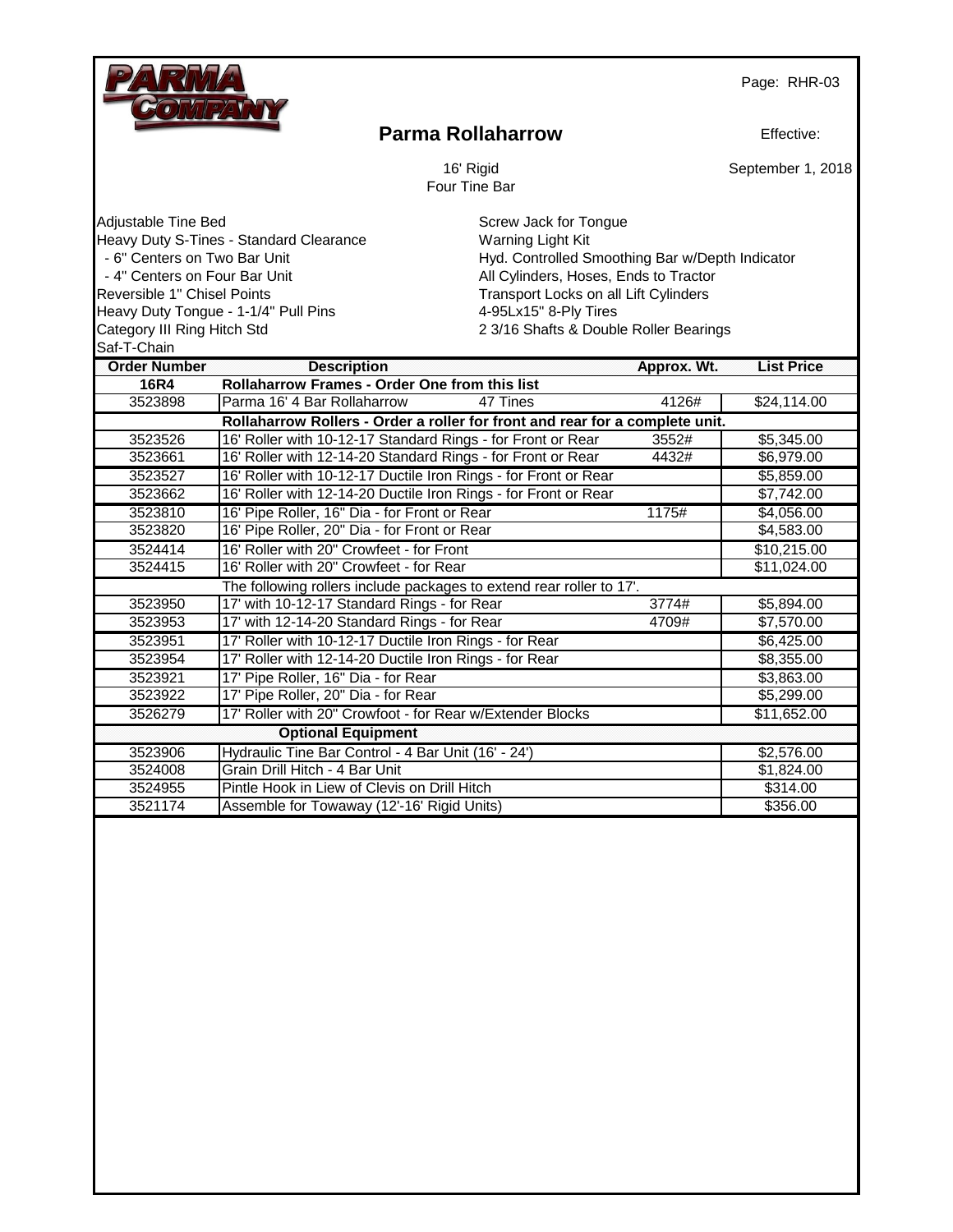|                                                                                                                                                                 |                                                                                                                  |                                                                                                                                                                                                                                                                                                |             | Page: RHR-04      |
|-----------------------------------------------------------------------------------------------------------------------------------------------------------------|------------------------------------------------------------------------------------------------------------------|------------------------------------------------------------------------------------------------------------------------------------------------------------------------------------------------------------------------------------------------------------------------------------------------|-------------|-------------------|
|                                                                                                                                                                 |                                                                                                                  | <b>Parma Rollaharrow</b>                                                                                                                                                                                                                                                                       |             | Effective:        |
|                                                                                                                                                                 |                                                                                                                  | 18' Rigid<br>Four Tine Bar                                                                                                                                                                                                                                                                     |             | September 1, 2018 |
| Adjustable Tine Bed<br>- 6" Centers on Two Bar Unit<br>- 4" Centers on Four Bar Unit<br>Reversible 1" Chisel Points<br>Category 3 Ring Hitch Std<br>Saf-T-Chain | Heavy Duty S-Tines - Standard Clearance<br>Heavy Duty Tongue - 1-1/4" Pull Pins                                  | Screw Jack for Tongue<br><b>Warning Light</b><br>Hyd Controlled Smoothing Bar with Depth Indicator<br>All Cylinders, Hoses, Ends to Tractor<br>Transport Locks on all Lift Cylinders<br>Four IF 280/70R15 Radial Tires<br><b>Split Front Roller</b><br>2-3/16" All Shafts & Double Roller Brgs |             |                   |
| <b>Order Number</b>                                                                                                                                             | <b>Description</b>                                                                                               |                                                                                                                                                                                                                                                                                                | Approx. Wt. | <b>List Price</b> |
| <b>18R4</b>                                                                                                                                                     | Rollaharrow Frames - Order One from this list                                                                    |                                                                                                                                                                                                                                                                                                |             |                   |
| 3524025                                                                                                                                                         | Parma 18' 4 Bar Rollaharrow<br>Rollaharrow Rollers - Order a roller for front and rear for a complete unit.      | 55 Tines                                                                                                                                                                                                                                                                                       | 4948#       | \$26,711.00       |
|                                                                                                                                                                 |                                                                                                                  |                                                                                                                                                                                                                                                                                                |             |                   |
| 3523580                                                                                                                                                         | 18' Roller with 10-12-17 Standard Rings - for Front, Split                                                       |                                                                                                                                                                                                                                                                                                |             | \$7,248.00        |
| 3523538                                                                                                                                                         | 18' Roller with 10-12-17 Standard Rings - for Rear                                                               |                                                                                                                                                                                                                                                                                                | 3996#       | \$5,785.00        |
| 3523688<br>3523667                                                                                                                                              | 18' Roller with 12-14-20 Standard Rings - for Front, Split<br>18' Roller with 12-14-20 Standard Rings - for Rear |                                                                                                                                                                                                                                                                                                | 4986#       | \$9,084.00        |
|                                                                                                                                                                 |                                                                                                                  |                                                                                                                                                                                                                                                                                                |             | \$7,599.00        |
| 3523581                                                                                                                                                         | 18' Roller with 10-12-17 Ductile Iron Rings - for Front, Split                                                   |                                                                                                                                                                                                                                                                                                |             | \$7,804.00        |
| 3523539                                                                                                                                                         | 18' Roller with 10-12-17 Ductile Iron Rings - for Rear                                                           |                                                                                                                                                                                                                                                                                                |             | \$6,360.00        |
| 3523689                                                                                                                                                         | 18' Roller with 12-14-20 Ductile Iron Rings - for Front, Split                                                   |                                                                                                                                                                                                                                                                                                |             | \$9,906.00        |
| 3523668                                                                                                                                                         | 18' Roller with 12-14-20 Ductile Iron Rings - for Rear                                                           |                                                                                                                                                                                                                                                                                                |             | \$8,450.00        |
| 3524416                                                                                                                                                         | 18' Roller with 20" Crowfeet - for Front                                                                         |                                                                                                                                                                                                                                                                                                |             | \$10,754.00       |
| 3524417                                                                                                                                                         | 18' Roller with 20" Crowfeet - for Rear                                                                          |                                                                                                                                                                                                                                                                                                |             | \$11,772.00       |
| 3524023                                                                                                                                                         | 18' Pipe Roller 16" Dia - Front, Split                                                                           |                                                                                                                                                                                                                                                                                                |             | \$5,544.00        |
| 3523811                                                                                                                                                         | 18' Pipe Roller 16" Dia - for Rear                                                                               |                                                                                                                                                                                                                                                                                                |             | \$4,454.00        |
| 3524024                                                                                                                                                         | 18' Pipe Roller 20" Dia - Front, Split                                                                           |                                                                                                                                                                                                                                                                                                |             | \$6,206.00        |
| 3523821                                                                                                                                                         | 18' Pipe Roller 20" Dia - for Rear                                                                               |                                                                                                                                                                                                                                                                                                |             | \$5,257.00        |
|                                                                                                                                                                 | The following rollers include packages to extend rear roller to 19'.                                             |                                                                                                                                                                                                                                                                                                |             |                   |
| 3523959                                                                                                                                                         | 19' with 10-12-17 Rings - for Rear                                                                               |                                                                                                                                                                                                                                                                                                | 4418#       | \$6,362.00        |
| 3523962                                                                                                                                                         | 19' with 12-14-20 Rings - for Rear                                                                               |                                                                                                                                                                                                                                                                                                | 5270#       | \$8,234.00        |
| 3523960                                                                                                                                                         | 19' Roller with 10-12-17 Ductile Iron Rings - for Rear                                                           |                                                                                                                                                                                                                                                                                                |             | \$6,957.00        |
| 3523963                                                                                                                                                         | 19' Roller with 12-14-20 Ductile Iron Rings - for Rear                                                           |                                                                                                                                                                                                                                                                                                |             | \$9,409.00        |
| 3523923                                                                                                                                                         | 19' Pipe Roller 16" Dia - for Rear                                                                               |                                                                                                                                                                                                                                                                                                |             | \$5,036.00        |
| 3523924                                                                                                                                                         | 19' Pipe Roller 20" Dia - for Rear                                                                               |                                                                                                                                                                                                                                                                                                |             | \$5,900.00        |
|                                                                                                                                                                 | 19' Roller with 20" Crowfoot - for Rear w/Extender Blocks                                                        |                                                                                                                                                                                                                                                                                                |             | \$12,390.00       |
|                                                                                                                                                                 | <b>Optional Equipment</b>                                                                                        |                                                                                                                                                                                                                                                                                                |             |                   |
| 3523906                                                                                                                                                         | Hydraulic Tine Bar Control - 4 Bar Unit (16' - 24')                                                              |                                                                                                                                                                                                                                                                                                |             | \$2,576.00        |
| 3524008                                                                                                                                                         | Grain Drill Hitch - 4 Bar Unit                                                                                   |                                                                                                                                                                                                                                                                                                |             | \$1,824.00        |
| 3524955                                                                                                                                                         | Pintle Hook in Lieu of Clevis on Drill Hitch                                                                     |                                                                                                                                                                                                                                                                                                |             | \$314.00          |
| 3521175                                                                                                                                                         | Assemble for Towaway (18'-24' Rigid Units)                                                                       |                                                                                                                                                                                                                                                                                                |             | \$356.00          |
|                                                                                                                                                                 |                                                                                                                  |                                                                                                                                                                                                                                                                                                |             |                   |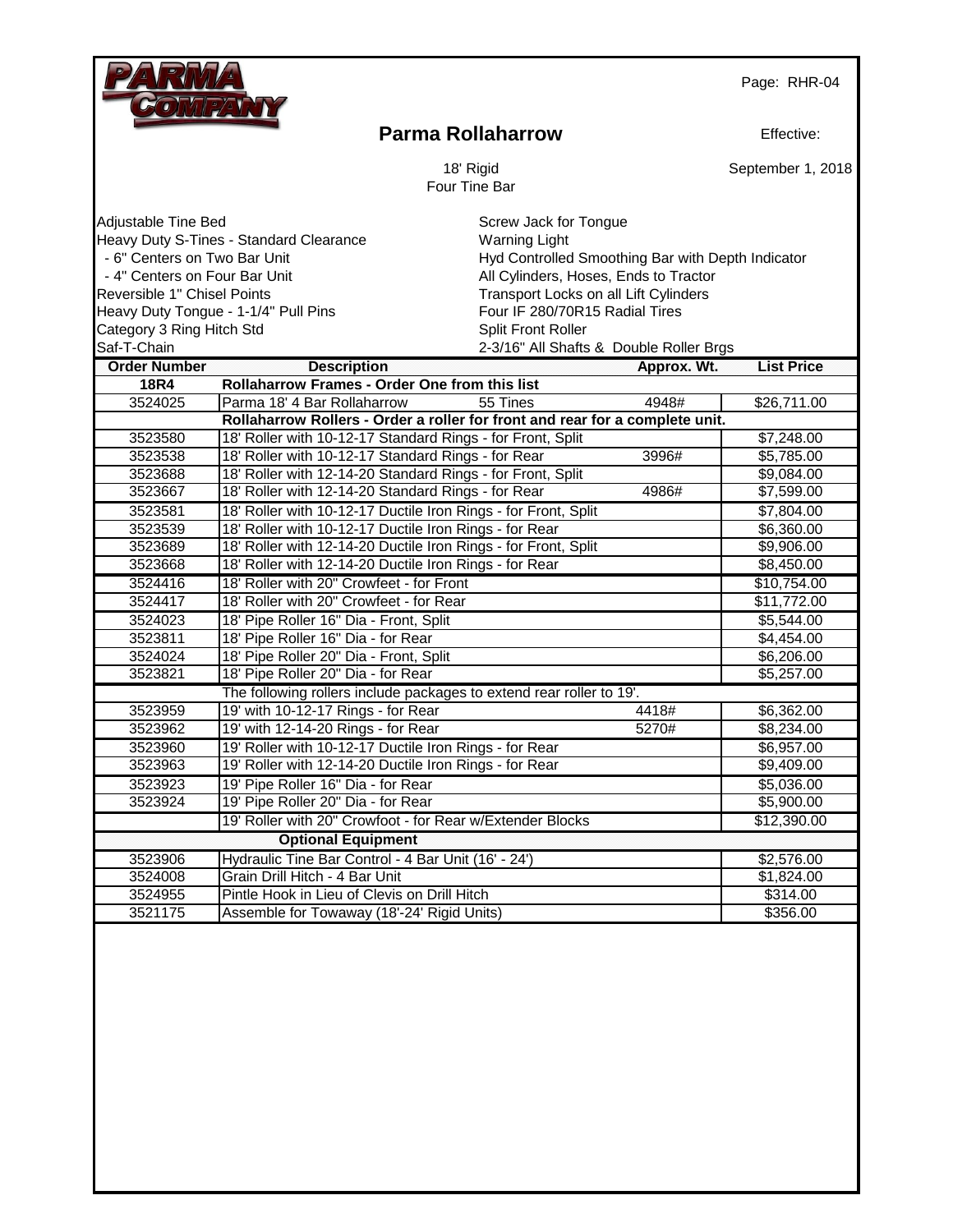|                               |                                                                              | Page: RHR-05                     |
|-------------------------------|------------------------------------------------------------------------------|----------------------------------|
|                               | <b>Parma Rollaharrow</b>                                                     | Effective:                       |
|                               | 20' Rigid<br>Four Tine Bar                                                   | September 1, 2018                |
| Adjustable Tine Bed           | Screw Jack for Tongue                                                        |                                  |
|                               | Heavy Duty S-Tines - Standard Clearance<br><b>Warning Light</b>              |                                  |
| - 6" Centers on Two Bar Unit  | Hyd Controlled Smoothing Bar with Depth Indicator                            |                                  |
| - 4" Centers on Four Bar Unit | All Cylinders, Hoses, Ends to Tractor                                        |                                  |
| Reversible 1" Chisel Points   | Transport Locks on all Lift Cylinders                                        |                                  |
|                               | Four IF 280/70R15 Radial Tires<br>Heavy Duty Tongue - 1-1/4" Pull Pins       |                                  |
| Category 3 Ring Hitch Std     | <b>Split Front Roller</b>                                                    |                                  |
| Saf-T-Chain                   | 2-3/16" All Shafts & Double Roller Brgs                                      |                                  |
| <b>Order Number</b>           | <b>Description</b>                                                           | Approx. Wt.<br><b>List Price</b> |
| <b>20R4</b>                   | Rollaharrow Frames - Order One from this list                                |                                  |
| 3523907                       | Parma 20' 4 Bar Rollaharrow<br>59 Tines                                      | 5450#<br>\$28,504.00             |
|                               | Rollaharrow Rollers - Order a roller for front and rear for a complete unit. |                                  |
| 3523586                       | 20' Roller with 10-12-17 Standard Rings - for Front, Split                   | \$7,651.00                       |
| 3523550                       | 20' Roller with 10-12-17 Standard Rings - for Rear                           | 4440#<br>\$6,263.00              |
| 3523691                       | 20' Roller with 12-14-20 Standard Rings - for Front, Split                   | \$9,650.00                       |
| 3523673                       | 20' Roller with 12-14-20 Standard Rings - for Rear                           | 5540#<br>\$8,276.00              |
| 3523587                       | 20' Roller with 10-12-17 Ductile Iron Rings - for Front, Split               | \$8,262.00                       |
| 3523551                       | 20' Roller with 10-12-17 Ductile Iron Rings - for Rear                       | \$6,909.00                       |
| 3523692                       | 20' Roller with 12-14-20 Ductile Iron Rings - for Front, Split               | \$10,552.00                      |
| 3523674                       | 20' Roller with 12-14-20 Ductile Iron Rings - for Rear                       | \$9,226.00                       |
| 3524418                       | 20' Roller with 20" Crowfeet - for Front                                     | \$12,942.00                      |
| 3524419                       | 20' Roller with 20" Crowfeet - for Rear                                      | \$12,515.00                      |
| 3523914                       | 20' Pipe Roller 16" Dia - for Front, Split                                   | \$5,522.00                       |
| 3523812                       | 20' Pipe Roller 16" Dia - for Rear                                           | \$4,560.00                       |
| 3523915                       | 20' Pipe Roller 20" Dia - Front, Split                                       | \$6,267.00                       |
| 3523822                       | 20' Pipe Roller 20" Dia - for Rear                                           | \$5,413.00                       |
| 526219                        | 20' Pipe Roller 20" Dia - for Rear Heavy Duty                                | \$6,776.00                       |
|                               | The following rollers include packages to extend rear roller to 21'.         |                                  |
| 3523968                       | 21' with 10-12-17 Standard Rings - for Rear<br>4662#                         | \$6,792.00                       |
| 3523971                       | 21' with 12-14-20 Standard Rings - for Rear<br>5820#                         | \$8,840.00                       |
| 3523969                       | 21' Roller with 10-12-17 Ductile Iron Rings - for Rear                       | \$7,444.00                       |
| 3523972                       | 21' Roller with 12-14-20 Ductile Iron Rings - for Rear                       | \$9,757.00                       |
| 3523925                       | 21' Pipe Roller 16" Dia - for Rear                                           | \$4,413.00                       |
| 3523926                       | 21' Pipe Roller 20" Dia - for Rear                                           | \$6,016.00                       |
| 3525564                       | 21' Roller with 20" Crowfoot - for Rear w/Extender Blocks                    | \$13,289.00                      |
|                               | <b>Optional Equipment</b>                                                    |                                  |
| 3523906                       | Hydraulic Tine Bar Control - 4 Bar Unit (16' - 24')                          | \$2,576.00                       |
| 3524008                       | Grain Drill Hitch - 4 Bar Unit                                               | \$1,824.00                       |
| 3524955                       | Pintle Hook in Lieu of Clevis on Drill Hitch                                 | \$314.00                         |
| 3521175                       | Assemble for Towaway (18'-24' Rigid Units)                                   | \$356.00                         |
|                               | Leveling Bar Deduct 18' - 24'                                                | $-$ \$2,296.00                   |
|                               |                                                                              |                                  |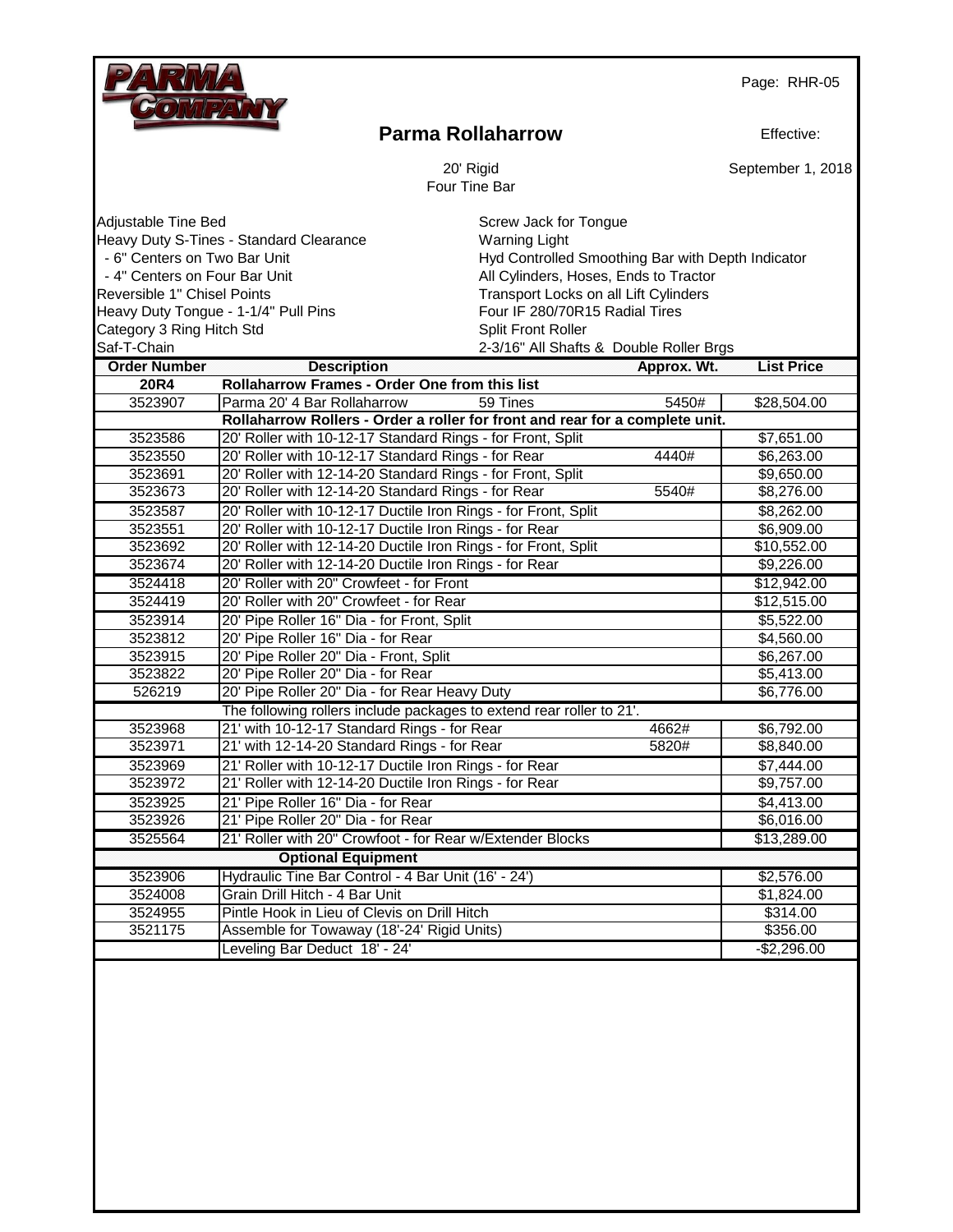|                                                                                                                                                                 |                                                                                 |                                                                                                                                                                                                                                                                                                                      |             | Page: RHR-6       |
|-----------------------------------------------------------------------------------------------------------------------------------------------------------------|---------------------------------------------------------------------------------|----------------------------------------------------------------------------------------------------------------------------------------------------------------------------------------------------------------------------------------------------------------------------------------------------------------------|-------------|-------------------|
|                                                                                                                                                                 |                                                                                 | <b>Parma Rollaharrow</b>                                                                                                                                                                                                                                                                                             |             | Effective:        |
|                                                                                                                                                                 |                                                                                 | 24' Rigid<br>Four Tine Bar                                                                                                                                                                                                                                                                                           |             | September 1, 2018 |
| Adjustable Tine Bed<br>- 6" Centers on Two Bar Unit<br>- 4" Centers on Four Bar Unit<br>Reversible 1" Chisel Points<br>Category 3 Ring Hitch Std<br>Saf-T-Chain | Heavy Duty S-Tines - Standard Clearance<br>Heavy Duty Tongue - 1-1/4" Pull Pins | Screw Jack for Tongue<br><b>Warning Light</b><br>Hyd Controlled Smoothing Bar with Depth Indicator<br>All Cylinders, Hoses, Ends to Tractor<br>Transport Locks on all Lift Cylinders<br>Four IF 280/70R15 Radial Tires<br>Split Front & Rear Roller w/Center Ridge Roller<br>2-3/16" All Shafts & Double Roller Brgs |             |                   |
| <b>Order Number</b>                                                                                                                                             | <b>Description</b>                                                              |                                                                                                                                                                                                                                                                                                                      | Approx. Wt. | <b>List Price</b> |
| 24R4                                                                                                                                                            | Rollaharrow Frames - Order One from this list                                   |                                                                                                                                                                                                                                                                                                                      |             |                   |
| 3524032                                                                                                                                                         | Parma 24' 4 Bar Rollaharrow                                                     | 73 Tines                                                                                                                                                                                                                                                                                                             | 7474#       | \$32,568.00       |
|                                                                                                                                                                 | Rollaharrow Rollers - Order a roller for front and rear for a complete unit.    |                                                                                                                                                                                                                                                                                                                      |             |                   |
| 3523604                                                                                                                                                         | 24' Roller with 10-12-17 Standard Rings - for Front, Split                      |                                                                                                                                                                                                                                                                                                                      | 5350#       | \$8,829.00        |
| 3524042                                                                                                                                                         | 24' Roller with 10-12-17 Standard Rings - for Rear, Split w/Tag                 |                                                                                                                                                                                                                                                                                                                      |             | \$11,422.00       |
| 3523700                                                                                                                                                         | 24' Roller with 12-14-20 Standard Rings - for Front, Split                      |                                                                                                                                                                                                                                                                                                                      | 6648#       | \$10,956.00       |
| 3524045                                                                                                                                                         | 24' Roller with 12-14-20 Standard Rings - for Rear, Split w/Tag                 |                                                                                                                                                                                                                                                                                                                      |             | \$13,806.00       |
| 3523605                                                                                                                                                         | 24' Roller with 10-12-17 Ductile Iron Rings - for Front, Split                  |                                                                                                                                                                                                                                                                                                                      |             | \$9,550.00        |
| 3524043                                                                                                                                                         | 24' Roller with 10-12-17 Ductile Iron Rings - for Rear, Split w/Tag             |                                                                                                                                                                                                                                                                                                                      |             | \$12,202.00       |
| 3523701                                                                                                                                                         | 24' Roller with 12-14-20 Ductile Iron Rings - for Front, Split                  |                                                                                                                                                                                                                                                                                                                      |             | \$12,041.00       |
| 3524046                                                                                                                                                         | 24' Roller with 12-14-20 Ductile Iron Rings - for Rear, Split w/Tag             |                                                                                                                                                                                                                                                                                                                      |             | \$14,960.00       |
| 3524420                                                                                                                                                         | 24' Roller with 20" Crowfeet - for Front                                        |                                                                                                                                                                                                                                                                                                                      | 3990#       | \$15,409.00       |
| 3524421                                                                                                                                                         | 24' Roller with 20" Crowfeet - for Rear                                         |                                                                                                                                                                                                                                                                                                                      | 4440#       | \$15,374.00       |
| 3523983                                                                                                                                                         | 24' Pipe Roller 16" - for Front, Split                                          |                                                                                                                                                                                                                                                                                                                      |             | \$9,622.00        |
| 3526248                                                                                                                                                         | 24' Pipe Roller 16" - for Rear, Split w/Tag                                     |                                                                                                                                                                                                                                                                                                                      |             | \$10,727.00       |
| 3523984                                                                                                                                                         | 24' Pipe Roller 20" - for Front, Split                                          |                                                                                                                                                                                                                                                                                                                      | 1980#       | \$11,224.00       |
| 3526246                                                                                                                                                         | 24' Pipe Roller 20" - for Rear, Split w/Tag                                     |                                                                                                                                                                                                                                                                                                                      | 1980#       | \$12,554.00       |
|                                                                                                                                                                 | The following rollers include packages to extend rear roller to 25'.            |                                                                                                                                                                                                                                                                                                                      |             |                   |
| 3523977                                                                                                                                                         | 25' with 10-12-17 Rings - for Rear, Split w/Tag                                 |                                                                                                                                                                                                                                                                                                                      |             | \$11,838.00       |
| 3523980                                                                                                                                                         | 25' with 12-14-20 Rings - for Rear, Split w/Tag                                 |                                                                                                                                                                                                                                                                                                                      |             | \$14,234.00       |
| 3523978                                                                                                                                                         | 25' Roller with 10-12-17 Ductile Iron Rings - for Rear, Split w/Tag             |                                                                                                                                                                                                                                                                                                                      |             | \$12,627.00       |
| 3523981                                                                                                                                                         | 25' Roller with 12-14-20 Ductile Iron Rings - for Rear, Split w/Tag             |                                                                                                                                                                                                                                                                                                                      |             | \$15,326.00       |
| 3524436                                                                                                                                                         | 25' Pipe Roller 20" w/Tag Roller                                                |                                                                                                                                                                                                                                                                                                                      | 2420#       | \$13,029.00       |
|                                                                                                                                                                 | 25' Roller with 20" Crowfoot - for Rear w/Extender Blocks                       |                                                                                                                                                                                                                                                                                                                      |             | \$17,133.00       |
|                                                                                                                                                                 | <b>Optional Equipment</b>                                                       |                                                                                                                                                                                                                                                                                                                      |             |                   |
| 3523906                                                                                                                                                         | Hydraulic Tine Bar Control - 4 Bar Unit (16' - 24')                             |                                                                                                                                                                                                                                                                                                                      |             | \$2,576.00        |
| 3524854                                                                                                                                                         | Grain Drill Hitch - 4 Bar Unit                                                  |                                                                                                                                                                                                                                                                                                                      |             | \$1,871.00        |
| 3524955                                                                                                                                                         | Pintle Hook in Lieu of Clevis Drill Hitch                                       |                                                                                                                                                                                                                                                                                                                      |             | \$314.00          |
| 3521175                                                                                                                                                         | Assemble for Towaway (18'-24' Rigid Units)                                      |                                                                                                                                                                                                                                                                                                                      |             | \$356.00          |
|                                                                                                                                                                 |                                                                                 |                                                                                                                                                                                                                                                                                                                      |             |                   |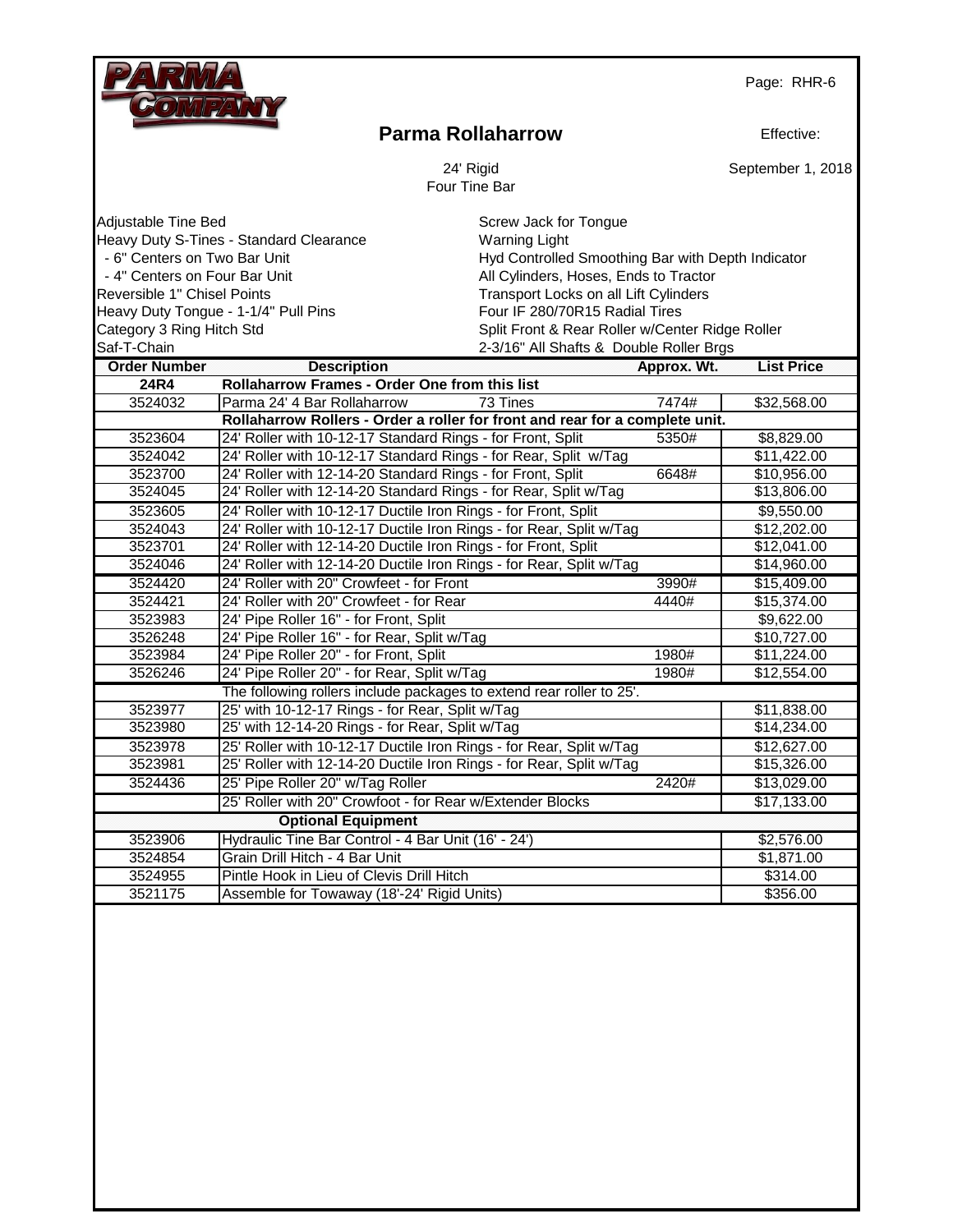|                                                   |                                                                                                                                                                                                                                                                                  |                                                                                                           |             | Page: RHR-7             |
|---------------------------------------------------|----------------------------------------------------------------------------------------------------------------------------------------------------------------------------------------------------------------------------------------------------------------------------------|-----------------------------------------------------------------------------------------------------------|-------------|-------------------------|
|                                                   |                                                                                                                                                                                                                                                                                  | <b>Parma Rollaharrow</b>                                                                                  |             | Effective:              |
|                                                   |                                                                                                                                                                                                                                                                                  | 24' to 30' Folding Rollaharrow<br>Four Tine Bar                                                           |             | September 1, 2018       |
| -4" Centers                                       | Hyd Controlled Smoothing Bar with Depth Indicator<br>Adjustable Tine Bed<br>Heavy Duty S-Tines - Standard Clearance<br>All Cylinders, Hoses, Ends to Tractor<br>Transport Locks on Lift Cylinders<br>Reversible 1" Chisel Points<br>2700 PSI Required for Folding 26', 28' & 30' |                                                                                                           |             |                         |
| Category 3 Ring Hitch Std<br>Saf-T-Chain          | 3/8" Heavy Duty Tongue - 1-1/4" Pull Pins                                                                                                                                                                                                                                        | 6-IF 280/70R15 Radial Tires 24'-30'<br>2-3/16" All Shafts & Double Roller Brgs<br>1' Extended Rear Roller |             |                         |
| Screw Jack for Tongue                             |                                                                                                                                                                                                                                                                                  | 3 Hinge Points (Wings) w/Adjuster Wrench                                                                  |             |                         |
| Warning Light Kit Standard<br><b>Order Number</b> | <b>Description</b>                                                                                                                                                                                                                                                               |                                                                                                           | Approx. Wt. | <b>List Price</b>       |
|                                                   | 24' Folding Rollaharrow - 10' Center                                                                                                                                                                                                                                             |                                                                                                           |             |                         |
| 3526040                                           | 24' 4 Bar Rollaharrow with 12-14-20" Std Rings                                                                                                                                                                                                                                   |                                                                                                           |             | \$69,767.00             |
| 24F4                                              | 24' Folding Rollaharrow - 12' Center                                                                                                                                                                                                                                             | <b>73 Tines</b>                                                                                           |             |                         |
| 3524265                                           |                                                                                                                                                                                                                                                                                  | 24' 4 Bar Rollaharrow with 10-12-17 Standard Ring Rollers                                                 | 18500#      | \$66,877.00             |
| 3524264                                           |                                                                                                                                                                                                                                                                                  | 24' 4 Bar Rollaharrow with 12-14-20 Standard Ring Rollers                                                 | 20200#      | \$70,391.00             |
| 3525420                                           |                                                                                                                                                                                                                                                                                  | 24' 4 Bar Rollaharrow with 12-14-20 Std Rings & Pipe Rear                                                 |             | \$66,120.00             |
| 3524267                                           |                                                                                                                                                                                                                                                                                  | 24' 4 Bar Rollaharrow with 10-12-17 Ductile Ring Rollers                                                  |             | \$68,840.00             |
| 3524266                                           |                                                                                                                                                                                                                                                                                  | 24' 4 Bar Rollaharrow with 12-14-20 Ductile Ring Rollers                                                  |             | \$72,951.00             |
| 3524427                                           | 24' 4 Bar Rollaharrow with 20" Crowfoot Rollers                                                                                                                                                                                                                                  |                                                                                                           | 19200#      | \$75,727.00             |
| 26F4                                              | 26' Folding Rollaharrow - 12' Center                                                                                                                                                                                                                                             | <b>79 Tines</b>                                                                                           |             |                         |
| 3524546                                           |                                                                                                                                                                                                                                                                                  | 26' 4 Bar Rollaharrow with 10-12-17 Std Ring Rollers                                                      |             | \$67,592.00             |
| 3524518                                           |                                                                                                                                                                                                                                                                                  | 26' 4 Bar Rollaharrow with 12-14-20 Std Ring Rollers                                                      | 21750#      | \$71,034.00             |
|                                                   |                                                                                                                                                                                                                                                                                  | 26' 4 Bar Rollaharrow with 12-14-20 Std Rings & Pipe Rear                                                 |             | \$66,358.00             |
| 3524547                                           |                                                                                                                                                                                                                                                                                  | 26' 4 Bar Rollaharrow with 10-12-17 Ductile Ring Rollers                                                  |             | \$69,461.00             |
| 3524548                                           |                                                                                                                                                                                                                                                                                  | 26' 4 Bar Rollaharrow with 12-14-20 Ductile Ring Rollers                                                  |             | \$73,594.00             |
| 3525735                                           |                                                                                                                                                                                                                                                                                  | 26' 4 Bar Rollaharrow with 20" Crowfoot Front, 12-14-20 Ductile Rear                                      |             | \$77,122.00             |
| 3524557                                           | 26' 4 Bar Rollaharrow with 20" Crowfoot Rollers                                                                                                                                                                                                                                  |                                                                                                           |             | \$81,099.00             |
| 28F4                                              | 28' Folding Rollaharrow - 14' Center                                                                                                                                                                                                                                             | 85 Tines                                                                                                  |             |                         |
| 3524297                                           |                                                                                                                                                                                                                                                                                  | 28' 4 Bar Rollaharrow with 10-12-17 Standard Ring Rollers                                                 | 21850#      | \$68,601.00             |
| 3524296                                           |                                                                                                                                                                                                                                                                                  | 28' 4 Bar Rollaharrow with 12-14-20 Standard Ring Rollers                                                 | 23900#      | $\overline{$}72,113.00$ |
|                                                   |                                                                                                                                                                                                                                                                                  | 28' 4 Bar Rollaharrow with 12-14-20 Std Rings & Pipe Rear                                                 |             | \$67,635.00             |
| 3524299                                           |                                                                                                                                                                                                                                                                                  | 28' 4 Bar Rollaharrow with 10-12-17 Ductile Ring Rollers                                                  |             | \$70,806.00             |
| 3524298                                           |                                                                                                                                                                                                                                                                                  | 28' 4 Bar Rollaharrow with 12-14-20 Ductile Ring Rollers                                                  |             | \$74,814.00             |
| 3524428                                           | 28' 4 Bar Rollaharrow with 20" Crowfoot Rollers                                                                                                                                                                                                                                  |                                                                                                           |             | \$83,013.00             |
| 30F4                                              | 30' Folding Rollaharrow - 14' Center                                                                                                                                                                                                                                             | 91 Tines                                                                                                  |             |                         |
| 3524308                                           |                                                                                                                                                                                                                                                                                  | 30' 4 Bar Rollaharrow with 10-12-17 Standard Ring Rollers                                                 | 23000#      | \$71,197.00             |
| 3524307                                           |                                                                                                                                                                                                                                                                                  | 30' 4 Bar Rollaharrow with 12-14-20 Standard Ring Rollers                                                 | 25500#      | \$74,259.00             |
| 3526028                                           |                                                                                                                                                                                                                                                                                  | 30' 4 Bar Rollaharrow with 12-14-20 Std Rings & Pipe Rear                                                 | 19940#      | \$69,671.00             |
| 3524310                                           |                                                                                                                                                                                                                                                                                  | 30' 4 Bar Rollaharrow with 10-12-17 Ductile Ring Rollers                                                  |             | \$73,647.00             |
| 3524309                                           |                                                                                                                                                                                                                                                                                  | 30' 4 Bar Rollaharrow with 12-14-20 Ductile Ring Rollers                                                  | 25550#      | \$77,262.00             |
| 3526404                                           | 30' 4 Bar Rollaharrow with 20" Crowfoot Rollers                                                                                                                                                                                                                                  | 30' 4 Bar Rollaharrow with 20" Crowfoot Frt, 12-14-20 Ductile Rear 23600#                                 | 23600#      | \$79,889.00             |
| 3524429                                           |                                                                                                                                                                                                                                                                                  |                                                                                                           |             | \$85,721.00             |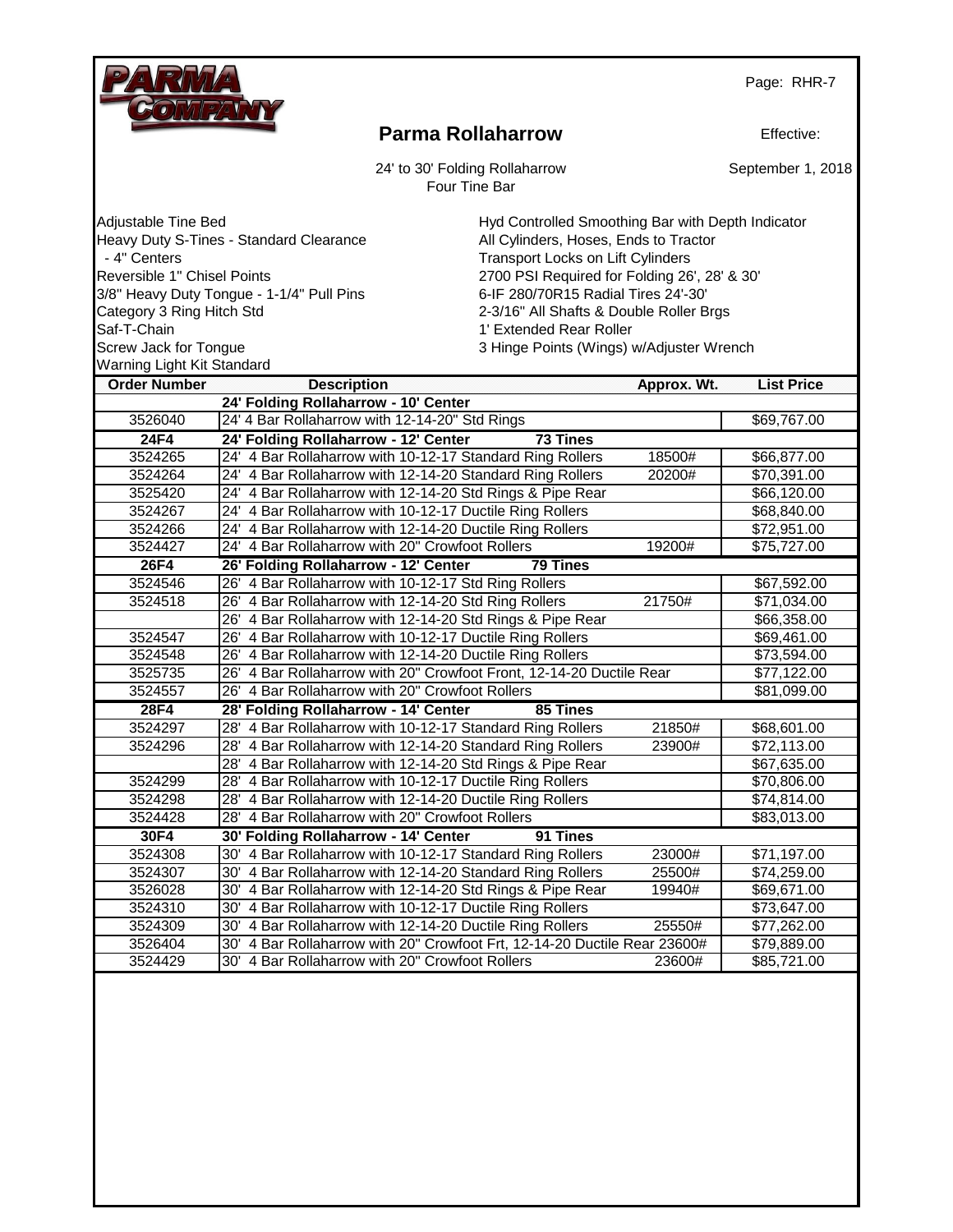

# **Parma Rollaharrow**

Effective:

|  |  | 24' to 30' Folding Rollaharrow |
|--|--|--------------------------------|
|--|--|--------------------------------|

September 1, 2018

| 3523304 | <b>Optional Equipment</b><br>Hydraulic Tine Bar Control - 4 Bar Unit (Folding: 24' -26') |                                     |        | \$3,921.00   |
|---------|------------------------------------------------------------------------------------------|-------------------------------------|--------|--------------|
| 3523171 | Hydraulic Tine Bar Control - 4 Bar Unit (Folding: 28' - 30')                             |                                     |        | \$4,017.00   |
| 3524745 | Grain Drill Hitch (Folding: 24'-30')                                                     |                                     |        | \$4,052.00   |
| 3525425 | Extended Grain Grill Hitch w/Large Clevis (For Harrows)                                  |                                     |        | \$4,305.00   |
| 3521176 | Assemble for Towaway (Folding Units)                                                     |                                     |        | \$794.00     |
|         | Leveling Bar Deduct                                                                      | 24' & 26"                           |        | $-$2,604.00$ |
|         | Leveling Bar Deduct                                                                      | 28' & 30'                           |        | $-$2,656.00$ |
|         |                                                                                          |                                     |        |              |
|         | <b>Rigid Frame - Shipping Depth</b>                                                      |                                     |        |              |
|         | 2-Bar w/Rear Roller and Tongue Removed                                                   |                                     | 13'2"  |              |
|         | 4-Bar w/Rear Roller and Tongue Removed                                                   |                                     | 13'2"  |              |
|         |                                                                                          |                                     |        |              |
|         | <b>Folding Frame - Shipping Depth</b>                                                    |                                     |        |              |
|         | 2-Bar w/Rear Roller and Tongue Removed                                                   |                                     | 14'    |              |
|         |                                                                                          |                                     | 14'    |              |
|         | 4-Bar w/Rear Roller and Tongue Removed                                                   |                                     |        |              |
|         |                                                                                          |                                     |        |              |
|         | To Reduce Shipping Depth Folding Frame                                                   |                                     |        |              |
|         | Remove Pull Brkts and F & R Center Roller 13'6"                                          |                                     |        |              |
|         | Remove Pull Brkts and F R Center & Rear Wing Rollers 12'6"                               |                                     |        |              |
|         |                                                                                          |                                     |        |              |
|         | <b>For Loading Assembled</b>                                                             |                                     |        |              |
|         | 24' and 26' Folding - Transport width 20" Rings                                          |                                     | 14'    |              |
|         | 28' and 30' Folding - Transport width 20" Rings                                          |                                     | 15'10" |              |
|         |                                                                                          | Transport length Tongue to Rear 26' |        |              |
|         |                                                                                          | w/Drill Hitch                       | 27'6"  |              |
|         | 24' Folded Height - Machine Lowered                                                      |                                     | 10'3"  |              |
|         |                                                                                          |                                     | 11'3'' |              |
|         | 26' & 28' Folded Height - Machine Lowered                                                |                                     |        |              |
|         | 30' Folded Height - Machine Lowered                                                      |                                     | 12'3'' |              |
|         | Note: 2700 PSI Required to Fold Wings - Clean                                            |                                     |        |              |
|         |                                                                                          |                                     |        |              |
|         |                                                                                          |                                     |        |              |
|         | Cast Rings 20": 5 per foot                                                               | 32# Ea.                             |        |              |
|         | Crow Foot 20": 2.25 per foot                                                             | 57.5# Ea.                           |        |              |
|         | Cast Ring 22": 4.8 per foot                                                              | 40# Ea.                             |        |              |
|         |                                                                                          |                                     |        |              |
|         |                                                                                          |                                     |        |              |
|         |                                                                                          |                                     |        |              |
|         |                                                                                          |                                     |        |              |
|         |                                                                                          |                                     |        |              |
|         |                                                                                          |                                     |        |              |
|         |                                                                                          |                                     |        |              |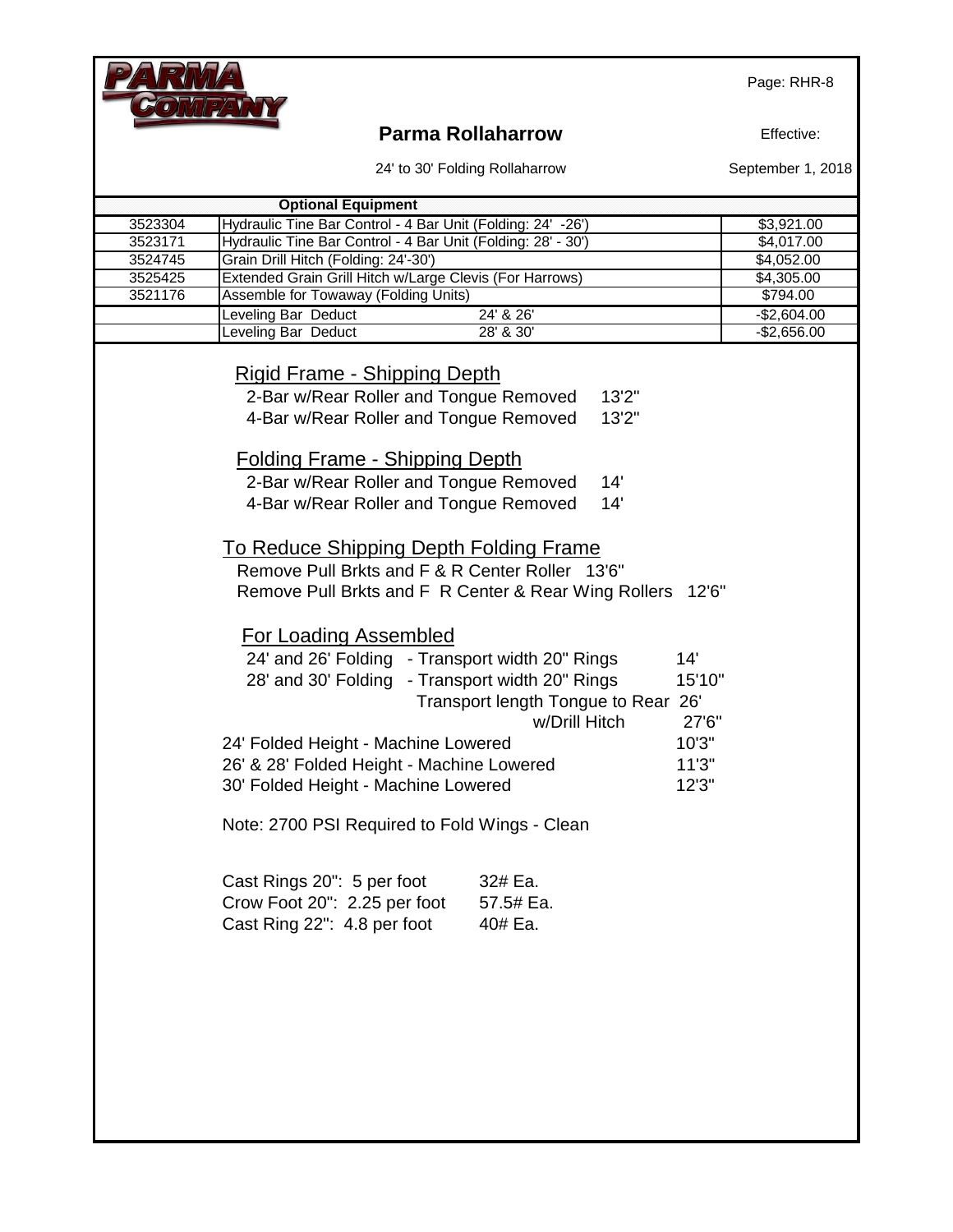|                                                                                                               |                                                                                      |                                                                                                                                                                                                                                    |                                                                                                                                                                                                                                                                   | Page: RHR-9                |
|---------------------------------------------------------------------------------------------------------------|--------------------------------------------------------------------------------------|------------------------------------------------------------------------------------------------------------------------------------------------------------------------------------------------------------------------------------|-------------------------------------------------------------------------------------------------------------------------------------------------------------------------------------------------------------------------------------------------------------------|----------------------------|
|                                                                                                               |                                                                                      | <b>Parma Rollaharrow</b>                                                                                                                                                                                                           |                                                                                                                                                                                                                                                                   | Effective:                 |
|                                                                                                               |                                                                                      | 32' to 40' Folding Rollaharrow<br>Four Tine Bar                                                                                                                                                                                    |                                                                                                                                                                                                                                                                   | September 1, 2018          |
| Adjustable Tine Bed<br>-4" Centers<br>Reversible 1" Chisel Points<br>Category 3 Ring Hitch Std<br>Saf-T-Chain | Heavy Duty S-Tines - Standard Clearance<br>3/8" Heavy Duty Tongue - 1-1/4" Pull Pins | 1' Extended Rear Roller                                                                                                                                                                                                            | Hyd Controlled Smoothing Bar with Depth Indicator<br>All Cylinders, Hoses, Ends to Tractor<br>Transport Locks on Lift Cylinders<br>2700 PSI Required for Folding 26', 28' & 30'<br>8-IF 280/70R15 Radial Tires 32'-40'<br>2-3/16" All Shafts & Double Roller Brgs |                            |
| Screw Jack for Tongue                                                                                         |                                                                                      | 3 Hinge Points (Wings) w/Adjuster Wrench                                                                                                                                                                                           |                                                                                                                                                                                                                                                                   |                            |
| Warning Light Kit Standard                                                                                    |                                                                                      |                                                                                                                                                                                                                                    |                                                                                                                                                                                                                                                                   |                            |
| <b>Order Number</b>                                                                                           | <b>Description</b>                                                                   |                                                                                                                                                                                                                                    |                                                                                                                                                                                                                                                                   | <b>List Price</b>          |
| 32F4                                                                                                          |                                                                                      | 32' Folding Rollaharrow - 18' Center - 7' Wings 20' Transport                                                                                                                                                                      |                                                                                                                                                                                                                                                                   |                            |
| 3524712<br>3524711                                                                                            |                                                                                      | 32' 4 Bar Rollaharrow with 12-14-20 Standard Ring Rollers<br>32' 4 Bar Rollaharrow with 12-14-20 Ductile Ring Rollers                                                                                                              |                                                                                                                                                                                                                                                                   | \$92,893.00<br>\$95,733.00 |
|                                                                                                               |                                                                                      | 32' 4 Bar Rollaharrow with 20" Crowfoot Rollers                                                                                                                                                                                    |                                                                                                                                                                                                                                                                   | \$105,456.00               |
| 34F4                                                                                                          |                                                                                      |                                                                                                                                                                                                                                    |                                                                                                                                                                                                                                                                   |                            |
| 3524700                                                                                                       |                                                                                      | 34' Folding Rollaharrow - 18' Center - 8' Wings 20' Transport<br>34' 4 Bar Rollaharrow with 12-14-20 Standard Ring Rollers                                                                                                         |                                                                                                                                                                                                                                                                   | \$96,061.00                |
| 3524701                                                                                                       |                                                                                      | 34' 4 Bar Rollaharrow with 12-14-20 Ductile Ring Rollers                                                                                                                                                                           |                                                                                                                                                                                                                                                                   | \$99,375.00                |
|                                                                                                               |                                                                                      | 34' 4 Bar Rollaharrow with 20" Crowfoot Rollers                                                                                                                                                                                    |                                                                                                                                                                                                                                                                   | \$107,795.00               |
| 36F4                                                                                                          |                                                                                      | 36' Folding Rollaharrow - 18' Center - 9' Wings 20' Transport                                                                                                                                                                      |                                                                                                                                                                                                                                                                   |                            |
| 3524673                                                                                                       |                                                                                      | 36' 4 Bar Rollaharrow with 12-14-20 Standard Ring Rollers                                                                                                                                                                          |                                                                                                                                                                                                                                                                   | \$99,603.00                |
| 3524691                                                                                                       |                                                                                      | 36' 4 Bar Rollaharrow with 12-14-20 Ductile Ring Rollers                                                                                                                                                                           | 29850#                                                                                                                                                                                                                                                            | \$103,003.00               |
|                                                                                                               |                                                                                      | 36' 4 Bar Rollaharrow with 20" Crowfoot Rollers                                                                                                                                                                                    |                                                                                                                                                                                                                                                                   | \$109,897.00               |
| 3524673S                                                                                                      |                                                                                      | 36' 4 Bar Rollaharrow with 20" Crowfoot Rollers Front, 14-20 Std Rear                                                                                                                                                              |                                                                                                                                                                                                                                                                   | \$103,915.00               |
| 3524691-S                                                                                                     |                                                                                      | 36' 4 Bar Rollaharrow with 20" Crowfoot Rollers Front, 14-20 Ductile Rear                                                                                                                                                          |                                                                                                                                                                                                                                                                   | \$106,108.00               |
| 38F4                                                                                                          |                                                                                      | 38' Folding Rollaharrow - 20' Center - 9' Wings 22' Transport                                                                                                                                                                      |                                                                                                                                                                                                                                                                   |                            |
|                                                                                                               |                                                                                      | 38' 4 Bar Rollaharrow with 12-14-20 Standard Ring Rollers                                                                                                                                                                          |                                                                                                                                                                                                                                                                   | \$103,738.00               |
|                                                                                                               |                                                                                      | 38' 4 Bar Rollaharrow with 12-14-20 Ductile Ring Rollers                                                                                                                                                                           | 29850#                                                                                                                                                                                                                                                            | \$107,065.00               |
|                                                                                                               |                                                                                      | 38' 4 Bar Rollaharrow with 20" Crowfoot Rollers                                                                                                                                                                                    |                                                                                                                                                                                                                                                                   | \$115,085.00               |
| 40F4                                                                                                          |                                                                                      | 40' Folding Rollaharrow - 20' Center - 10' Wings 22' Transport                                                                                                                                                                     |                                                                                                                                                                                                                                                                   |                            |
| 3524962                                                                                                       |                                                                                      | 40' 4 Bar Rollaharrow with 12-14-20 Standard Ring Rollers                                                                                                                                                                          |                                                                                                                                                                                                                                                                   | \$109,970.00               |
| 3525768                                                                                                       |                                                                                      | 40' 4 Bar Rollaharrow with 12-14-20 Ductile Ring Rollers                                                                                                                                                                           | 34729#                                                                                                                                                                                                                                                            | \$113,278.00               |
|                                                                                                               |                                                                                      | 40' 4 Bar Rollaharrow with 20" Crowfoot Rollers                                                                                                                                                                                    |                                                                                                                                                                                                                                                                   | \$121,468.00               |
|                                                                                                               | <b>Optional Equipment</b>                                                            |                                                                                                                                                                                                                                    |                                                                                                                                                                                                                                                                   |                            |
| 3524913                                                                                                       |                                                                                      | Hydraulic Tine Bar Control - 4 Bar Unit (Folding: 32' - 40')                                                                                                                                                                       |                                                                                                                                                                                                                                                                   | \$4,699.00                 |
| 3524868                                                                                                       | Grain Drill Hitch (Folding: 32'-36')                                                 |                                                                                                                                                                                                                                    |                                                                                                                                                                                                                                                                   | \$4,301.00                 |
|                                                                                                               | Grain Drill Hitch (Folding: 40')                                                     |                                                                                                                                                                                                                                    |                                                                                                                                                                                                                                                                   | \$4,440.00                 |
| 3521176                                                                                                       | Assemble for Towaway (Folding Units)                                                 |                                                                                                                                                                                                                                    |                                                                                                                                                                                                                                                                   | \$794.00                   |
|                                                                                                               | <b>Typical Horsepower Requirement</b><br>7 H.P. Per Foot of Tool                     | Note: 2700 PSI Required to Fold Wings - Clean<br>32' to 36' Folding - Transport width 20" Rings - 20'<br>Add 1 H.P. Per Foot for Grain Drill<br>Add 1 H.P. Per Foot for Hilly Conditions<br>Add 2 H.P. Per Foot for Folding Harrow |                                                                                                                                                                                                                                                                   |                            |
|                                                                                                               |                                                                                      |                                                                                                                                                                                                                                    |                                                                                                                                                                                                                                                                   |                            |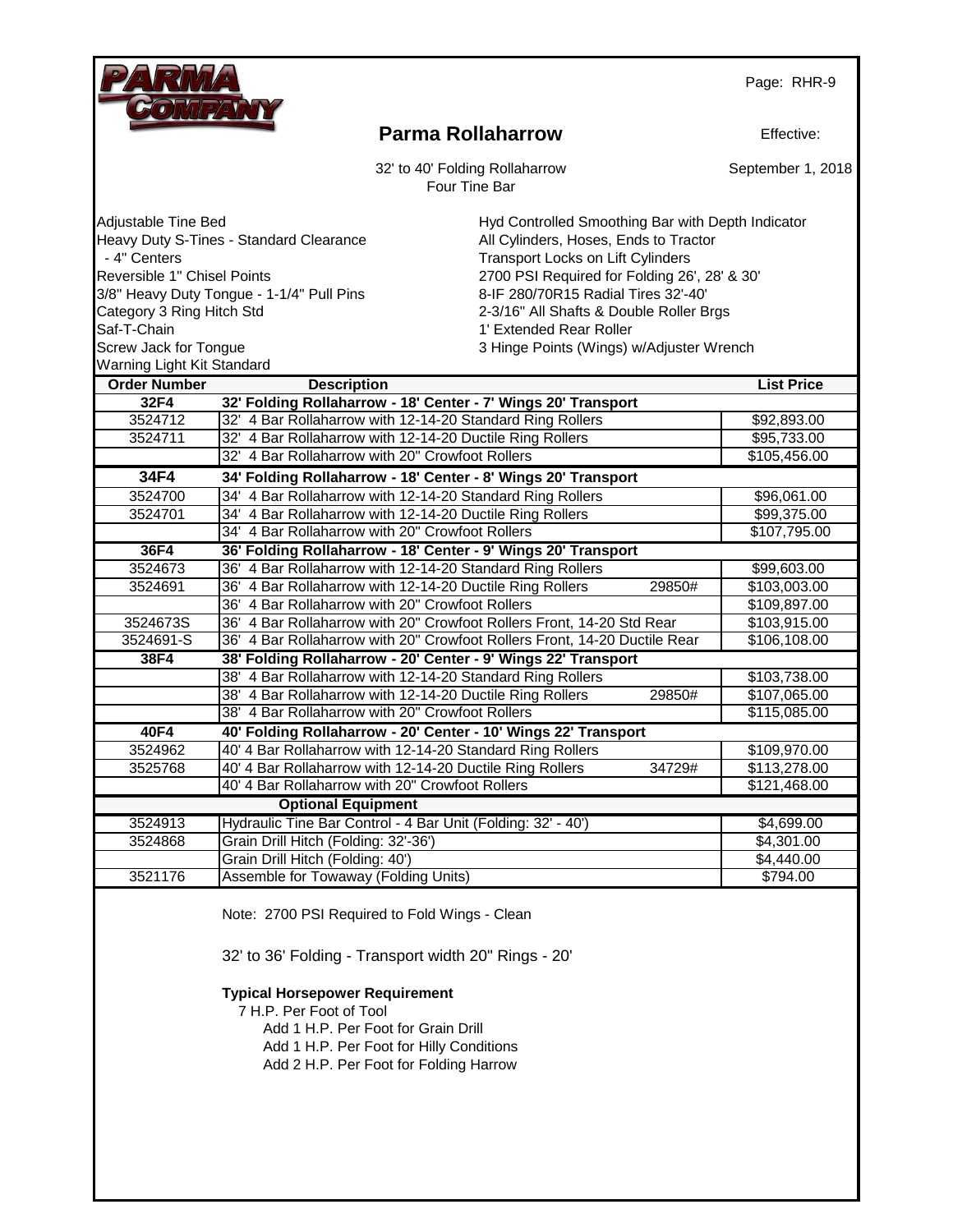

## **Parma Rollaharrow**

Effective:

16' to 40' Deep Frame for 22" Rings Four Tine Bar

September 1, 2018

Adjustable Tine Bed Heavy Duty S-Tines - Standard Clearance<br>4" Centers - 4" Centers - 4" Centers - 4" Centers on 24' & 26' Un Reversible 1" Chisel Points **6 x 30"** Cylinders on 28' thru 40' Units 3/8" Heavy Duty Tongue - 1-1/4" Pull Pins 2700 PSI Required for Folding 26', 28' & 30'<br>Category 3 Ring Hitch Std Caregory 3 Ring Hitch Std Saf-T-Chain Qty 4 - 12' - 20' Qty 6 on 24' - 30' Screw Jack for Tongue **Contract Contract Contract Contract Contract Contract Contract Contract Contract Contract Contract Contract Contract Contract Contract Contract Contract Contract Contract Contract Contract Contract C** Warning Light Kit Standard 2-3/16" All Shafts & Double Roller Brgs Hyd Controlled Smoothing Bar with Depth Indicator 1' Extended Rear Roller<br>All Cylinders, Hoses, Ends to Tractor 3 Hinge Points (Wings) v

 $5 \times 30$ " Cylinders on 24' & 26' Units IF 280/70R15 Radial Tires:

3 Hinge Points (Wings) w/Adjuster Wrench

| <b>Order Number</b> | <b>Description</b>                                                         | <b>List Price</b> |
|---------------------|----------------------------------------------------------------------------|-------------------|
|                     | 14' 4 Bar Rollaharrow                                                      | \$27,102.00       |
|                     | 14' Roller with 14-16-22" Ductile Rings - Front or Rear                    | \$8,307.00        |
|                     | 15' Roller with 14-16-22" Ductile Rings - For Rear                         | \$8,937.00        |
|                     | 16' 4 Bar Rollaharrow                                                      | \$29,291.00       |
| 3523755             | 16' Roller with 14-16-22" Ductile Rings Front or Rear                      | \$9,303.00        |
|                     | 17' Ext. Roller with 14-16-22" Ductile Rings - For Rear (w/Ext. 17500#)    | \$10,126.00       |
| 3525345             | 18' 4 Bar Rollaharrow                                                      | \$31,480.00       |
| 3525305             | 18' Roller with 14-16-22" Ductile Rings - For Split Front                  | \$11,654.00       |
| 3523761             | 18' Roller with 14-16-22" Ductile Rings - For Rear                         | \$10,219.00       |
|                     | 19' Ext. Roller with 14-16-22" Ductile Rings - For Rear (w/Ext. 18200#)    | \$11,155.00       |
| 3525269             | 20' 4 Bar Rollaharrow                                                      | \$34,921.00       |
| 3525302             | 20' Roller with 14-16-22" Ductile Rings - For Split Front                  | \$12,492.00       |
| 3523767             | 20' Roller with 14-16-22" Ductile Rings - For Rear                         | \$11,216.00       |
| 3526390             | 21' Ext. Roller with 14-16-22" Ductile Rings - For Rear (w/Ext. 18600#)    | \$12,070.00       |
| 3526165             | 24' 4 Bar Rollaharrow Rigid                                                | \$39,192.00       |
| 3525308             | 24' Roller with 14-16-22" Ductile Rings - For Split Front                  | \$15,589.00       |
| 3526166             | 25' Extended Roller with 14-16-22" Ductile Ring Split Rear with Tag Roller | \$17,849.00       |
| 3523906             | Hydraulic Tine Bar Control - 4 Bar Unit 16' & 24'                          | \$2,576.00        |
|                     | 12' Center - 6' Wings<br>73 Tines                                          |                   |
|                     | 24' 4 Bar Rollaharrow with 14-16-22" Ductile Rings<br>21423#               | \$80,714.00       |
|                     | <b>79 Tines</b><br>12' Center - 7' Wings                                   |                   |
| 3525065             | 26' 4 Bar Rollaharrow with 14-16-22" Ductile Rings<br>23217#               | \$87,442.00       |
|                     | 14' Center - 7' Wings<br>85 Tines                                          |                   |
|                     | 28' 4 Bar Rollaharrow with 14-16-22" Ductile Rings<br>25111#               | \$94,167.00       |
|                     | 14' Center - 8' Wings<br>91 Tines                                          |                   |
| 3525189             | 30' 4 Bar Rollaharrow with 14-16-22" Ductile Rings<br>26904#               | \$100,892.00      |
|                     | 18' Center - 9' Wings 21' Transport<br>109 Tines                           |                   |
|                     | 32' 4 Bar Rollaharrow with 14-16-22" Ductile Rings                         | \$108,289.00      |
|                     | 34' 4 Bar Rollaharrow with 14-16-22" Ductile Rings                         | \$115,133.00      |
|                     | 36' 4 Bar Rollaharrow with 14-16-22" Ductile Rings<br>33448#               | \$122,542.00      |
|                     | 121 Tines<br>20' Center - 10' Wings 23' Transport                          |                   |
|                     | 40' 4 Bar Rollaharrow with 14-16-22" Ductile Rings<br>37165#               | \$135,684.00      |
| 3524008             | 14' - 16' Grain Drill Hitch                                                | \$1,824.00        |
| 3524008             | 18' - 20' Grain Drill Hitch                                                | \$1,824.00        |
| 3524745             | 24' - 26' Grain Drill Hitch                                                | \$4,052.00        |
| 3524745             | 28' - 30' Grain Drill Hitch                                                | \$4,052.00        |
| 3524868             | 32' - 36' Grain Drill Hitch                                                | \$4,301.00        |
|                     | 40' Grain Drill Hitch                                                      | \$4,440.00        |
|                     |                                                                            |                   |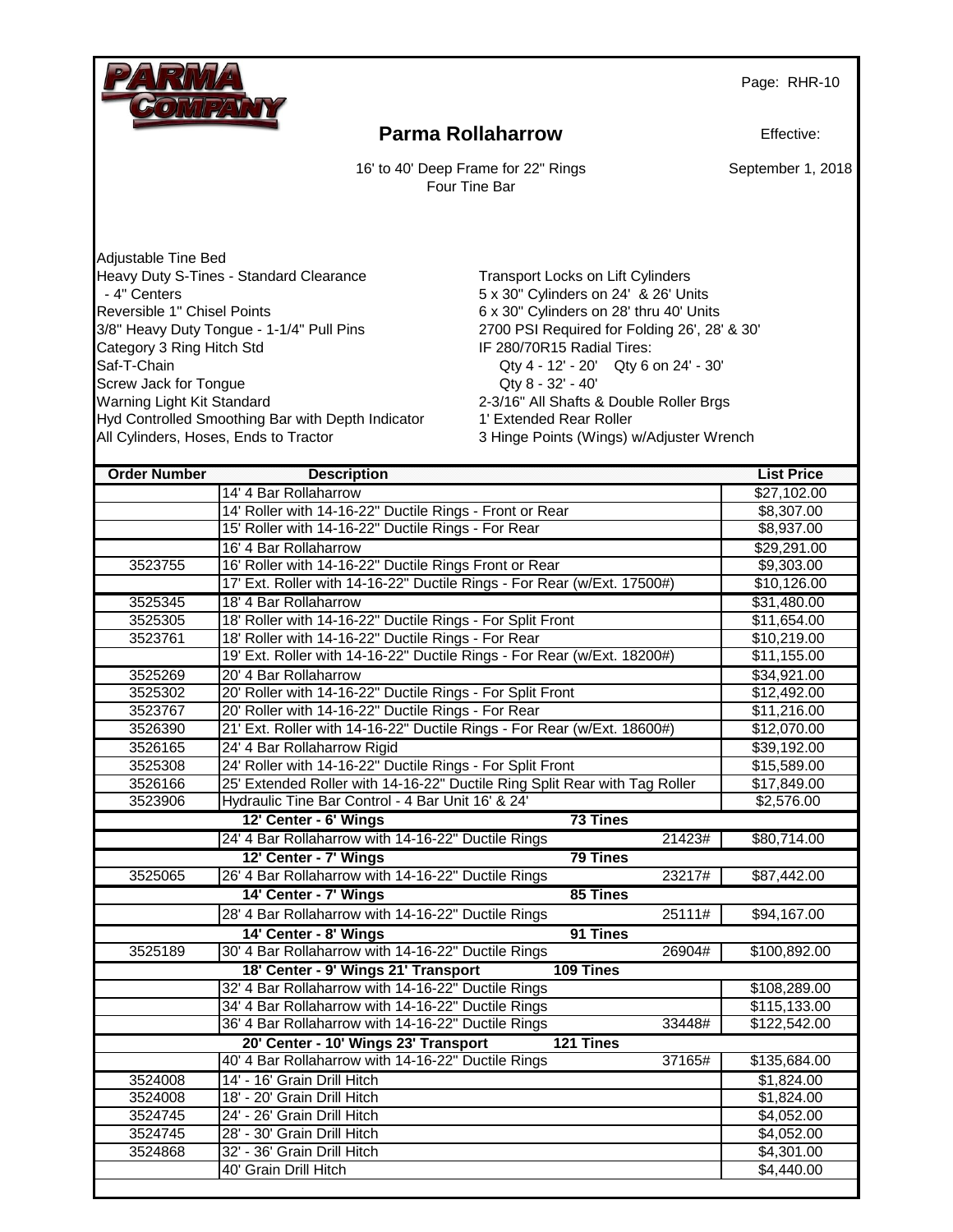

# **Options & Accessories**

Effective:

Page: RHR-11

September 1, 2018

|         | <b>Options &amp; Accessories</b>                                           |                   |
|---------|----------------------------------------------------------------------------|-------------------|
| 525728  | Tongue Weld Rigid Drill Hitch - Fixed Tongue Attachment                    | \$297.00          |
| 525641  | Tongue Weld Flgd Drill Hitch - Fixed Tongue Attachment 4 1/2" Centers      | \$341.00          |
| 521448  | Old Style Tongue Clevis 1 3/4" Bore (For Drill Hitch or Tongue)            | \$269.00          |
| 521139  | Clevis Drill Hitch Small Rigid (For Drill Hitch Only)                      | \$175.00          |
| 523174  | Clevis Mount                                                               | \$175.00          |
| 524744  | Clevis - Drill Hitch 2 1/2" Bore (For Drill Hitch or Tongue)               | \$280.00          |
| 524930  | Pintle Hook - Drill Hitch - Folding                                        | \$594.00          |
| 524955  | Pintle Hook - Drill Hitch - Rigid                                          | \$550.00          |
| 525657  | Mount Weld for Rigid GDH - 2 1/4" Centers (For 525641)                     | \$98.00           |
| 524910  | 1/2" x 34' Hoses Male Pipe w/Male & Female Tips<br>Pair                    | \$562.00          |
| 701658  | <b>Restrictor Fitting</b>                                                  | \$18.05           |
| 525479  | Greaseline Kit - Folding RH                                                | \$943.00          |
| 980827D | Dodge Bearing 2 3/16                                                       | \$268.80          |
| 524884  | Double Roller Bearing 2 3/16                                               | \$398.75          |
| 525085  | Lock Collar for Double Roller Brg.                                         | \$100.00          |
| 523905  | Hydraulic Tine Bar Control Kit 4 Tine Bar 12'-14' (after market)           | \$2,119.00        |
|         |                                                                            |                   |
| 523906  | Hydraulic Tine Bar Control Kit 4 Tine Bar 16'-24' (after market)           | \$2,869.00        |
| 523304  | Hydraulic Tine Bar Control Kit 4 Tine Bar 24'-26' (after market)           | \$4,359.00        |
| 523171  | Hydraulic Tine Bar Control Kit 4 Tine Bar 28'-30' (after market)           | \$4,653.00        |
| 524913  | Hydraulic Tine Bar Control Kit 4 Tine Bar 32' -36' (after market)          | \$5,222.00        |
|         | Charge for After Market Change to Hyd. Tine Bar in Yard                    | \$990.00          |
|         | Charge for After Market Change Hyd. To Mechanical Tine Bar in Yard (Labor) | \$785.00          |
| 525432  | Slotted Cap - Wing Fold Cylinder (Solid End)                               | \$270.00          |
| 998413  | Hardened Clevis Lift Cylinder                                              | \$74.00           |
| 524370  | Strut Weld - Centered (Not Installed) (Extra for Folding)                  | \$813.00          |
| 524879  | Strut Weld - Offset (Not Installed) (Extra for 18'-24' Rigid)              | \$813.00          |
|         | Charge for Installing Struts on Existing Axles<br>Ea.                      | \$525.00          |
| 524869  | 4-Strut Axle Wldmnt (18'-24' Rigid) Parts Only                             | \$4,911.00        |
| 3524869 | 4-Strut Axle Installed w/Order (18'-24' Rigid)<br>Add On                   | \$1,363.00        |
| 524969  | Tire & Wheel Assy. 11L-15 26-Ply Used Aircraft<br>Ea                       | \$632.00          |
| 525743  | Tire & Wheel Assy. IF 280/70R15 Radial<br>Ea                               | \$554.00          |
| 525741  | Tire & Wheel Assy. Truck 215/75R 17.5<br>Ea                                | \$1,306.00        |
| 524005  | Rigid Frame Drill Hitch Wldmnt (2010 and Older)                            | \$1,988.00        |
| 522620  | Hub, Spindle, Wheel & IF 280/70R15 Radial Tire Assy.                       | \$869.00          |
| 525449  | 3-Strut Axle Wld (18'-24' Rigid) Parts Only                                | \$4,840.00        |
| 523908  | Std 2-Strut Axle Wld (18' - 24' Rigid) Parts Only                          | \$3,411.00        |
|         | Turnbuckle in Lieu of Cylinder on Leveling Bar (2-R) (3-F)<br>Ea.          | $-$160.00$        |
|         | <b>FOLDING DRILL HITCH 1997-2003</b>                                       |                   |
| 3522326 | 20' - 24' 2 Bar                                                            | \$1,274.00        |
| 3522300 | 28' - 30' 2 Bar                                                            | \$1,305.00        |
| 3522310 | 20' - 24' 4 Bar                                                            | \$1,284.00        |
| 3522915 | 28' - 30' 4 Bar                                                            | \$1,337.00        |
| 3523172 | Small Hitch                                                                | \$1,100.00        |
| 523118  | Std. Tongue Weldment                                                       | \$3,510.00        |
| 524866  | Std. Tongue Weldment 3 Pull Brkts (W/3rd Bracket)(Incl. 1 Pull Bracket)    | \$4,259.00        |
| 525217  | 12' Tongue Weldment                                                        | $\sqrt{4,195.00}$ |
| 525218  | 12' Tongue Assy                                                            | \$5,330.00        |
| 3525239 | Drill Hitch 20' Inverted Pull                                              | \$1,850.00        |
| 521104  | Cat III Hitch Ring                                                         | \$185.00          |
| 525473  | Cat 5 Bullpull <sup>®</sup> Hitch                                          | \$676.36          |
| 521910R | IF 280/70R15 Radial Tire Only                                              | \$347.70          |
| 525906  | Hose Hanger (Support Behind Tractor)                                       | \$106.00          |
| 522071  | 6" Spacer Block w/4-5/8" x 13" Bolts                                       | \$312.00          |
| 524369  | Square Drop Leg Sidewinder Jack 10000#                                     | \$564.56          |
| 526353  | Hub & Spindle Assy. - Rollaharrow                                          | \$305.00          |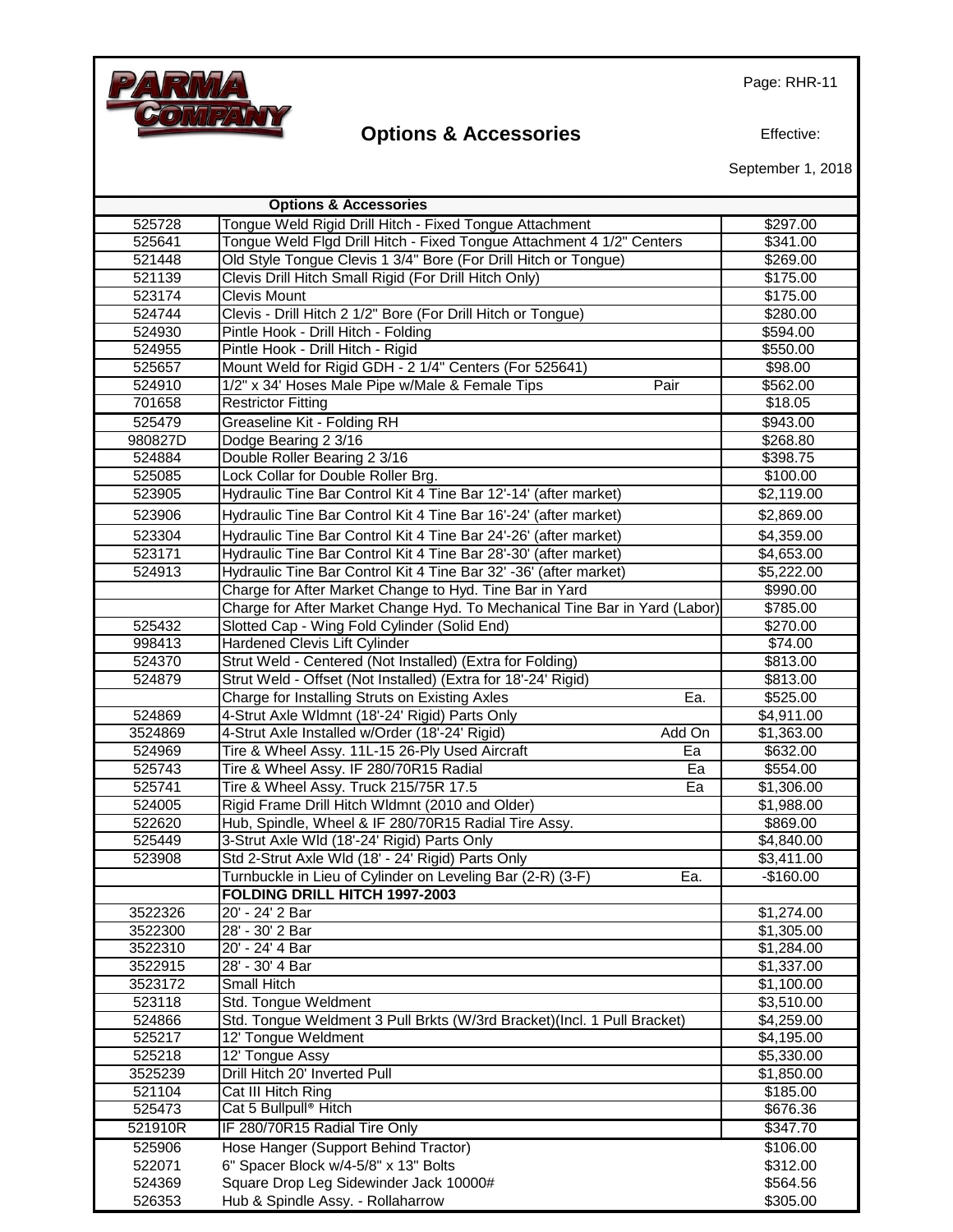

# **Parma 3-Point Rollaharrow**

Effective: September 1, 2018

10' Two Tine Bar

Heavy Duty S-Tine, Standard Clearance 6" Tine centers 2-3/16" All Shafts & Dbl Roller Bearings 6 x 6 3/8" Wall Front Tube

Cylinder & Hoses w/Ends Cat IIIN Hitch Hyd Controlled Smoothing Bar Warning Light Kit All Remaining Accessories Interchangeable w/Rigid Pull-Type

| <b>Order Number</b> | <b>Description</b>                                          | Approx. Wt | <b>List Price</b> |
|---------------------|-------------------------------------------------------------|------------|-------------------|
|                     | Rollaharrow Frames - Order one from this list.              |            |                   |
| 525960              | 10' 2-Bar Rollaharrow                                       | 1340#      | \$8,650.00        |
|                     | 10' 3-Bar Rollaharrow                                       | 1380#      | \$11,581.00       |
| <b>MUST ORDER:</b>  | <b>Rollaharrow Rollers - Order front &amp; rear rollers</b> |            |                   |
| 3523490             | 10' Roller 10-12-17" Standard Ring - Front or Rear          | 2220#      | \$3,909.00        |
| 525987              | 10' Pipe Roller 16" Front or Rear                           | 700#       | \$2,841.00        |
|                     |                                                             |            |                   |
| 0.000000            | A4! Delley 40, 40, 47" Ctenderd Dinn. Deex cuby             |            | 0.1010            |

| 3526186 | Rina -<br>17" Standard<br>$\begin{array}{c} 1 & 1 \\ 1 & 1 \end{array}$<br>$\sqrt{2}$<br>10∹<br>Rear only<br>Roller | 1.00<br>\$4<br>.481 |
|---------|---------------------------------------------------------------------------------------------------------------------|---------------------|
| 3526187 | . 16"<br>Roller<br>Pipe<br>144'<br>Rear only<br>$\sim$                                                              | ሱሳ<br>.550.00<br>აა |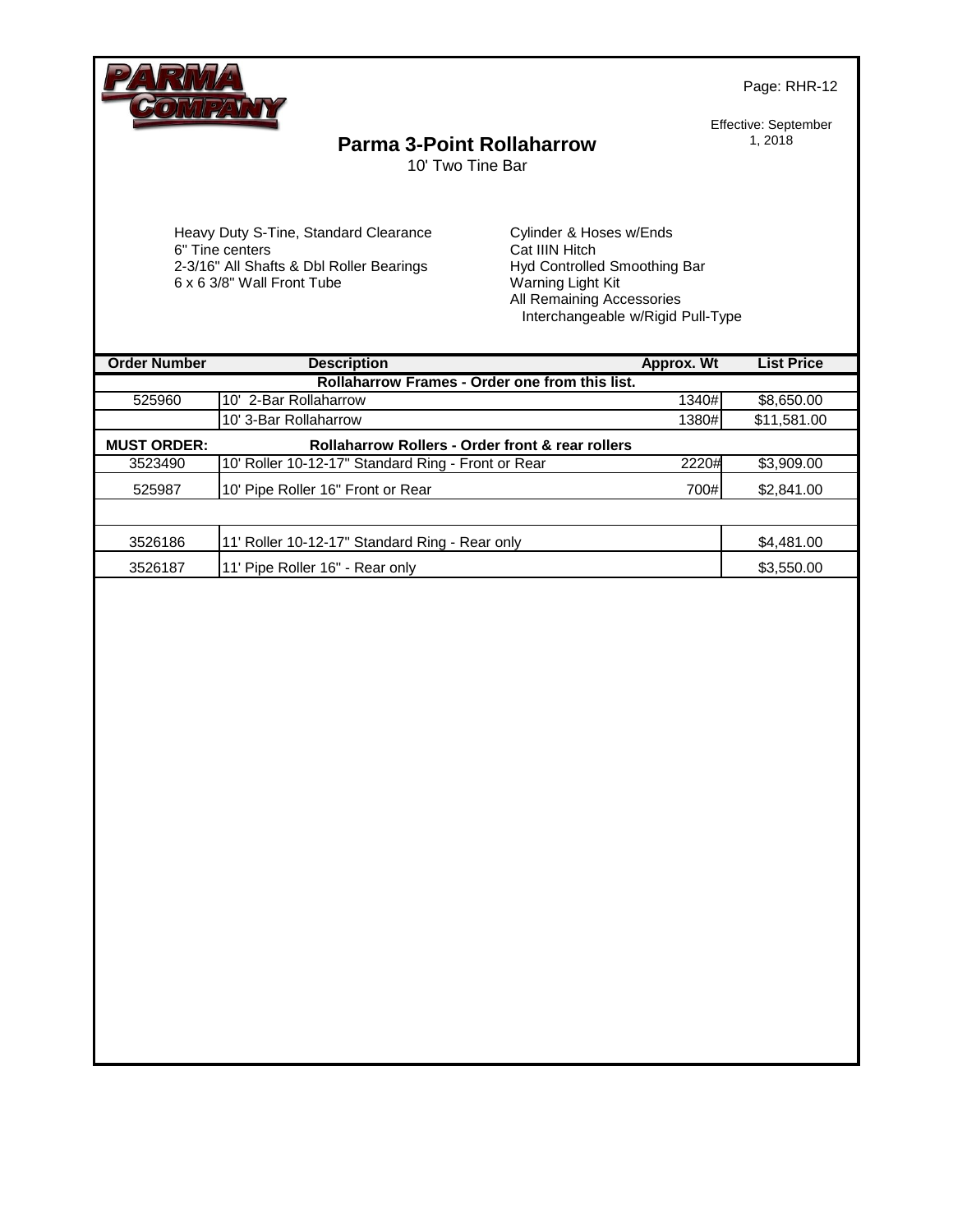

Effective: September 1, 2018

## **Parma 3-Point Rollaharrow**

12' Two or Three Tine Bar

Heavy Duty S-Tine, Standard Clearance 6" Tine centers on Two Bar 5" Tine centers on Three Bar 2-3/16" All Shafts & Dbl Roller Bearings

| <b>Order Number</b> | <b>Description</b>                                                             | Approx. Wt. | <b>List Price</b> |
|---------------------|--------------------------------------------------------------------------------|-------------|-------------------|
|                     | Rollaharrow Frames - Order one from this list.                                 |             |                   |
| 525961              | 12' 2-Bar Rollaharrow                                                          | 1474#       | \$12,108.00       |
|                     | 12' 3-Bar Rollaharrow                                                          | 1995#       | \$13,897.00       |
|                     | Rollaharrow Rollers - Order front & rear rollers on 2-Bar & rear only on 3-Bar |             |                   |
| 3523502             | 12' Roller 10-12-17" Standard Ring - Front or Rear                             |             | \$4,304.00        |
| 3523808             | 12' Pipe Roller 16" Front or Rear                                              |             | \$3,684.00        |
|                     |                                                                                |             |                   |
| 3523932             | 13' Roller 10-12-17" Standard Ring - Rear only                                 |             | \$4,948.00        |
| 3523917             | 13' Pipe Roller 16" - Rear only                                                |             | \$4,382.00        |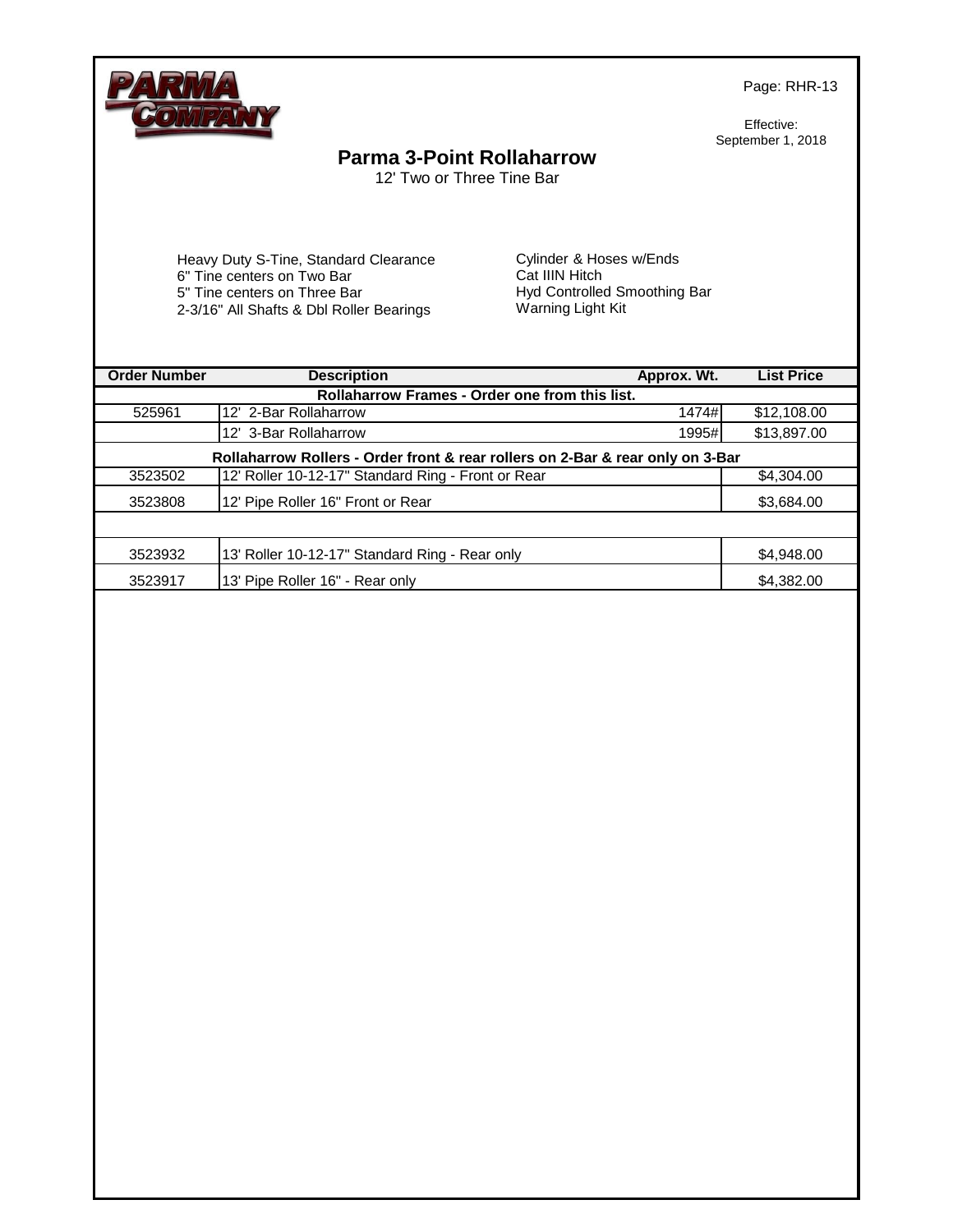

# **Parma 3-Point Rollaharrow**

14' Two or Three Tine Bar

Heavy Duty S-Tine - Standard Clearance 6" Tine centers on Two Bar 5" Tine centers on Three Bar 2-3/16" All Shafts & Double Roller Bearings

| <b>Order Number</b> | <b>Description</b>                                                             | <b>List Price</b> |
|---------------------|--------------------------------------------------------------------------------|-------------------|
|                     | Rollaharrow Frames - Order one from this list.                                 |                   |
|                     | 14' 2-Bar Rollaharrow                                                          | \$12,987.00       |
|                     | 14' 3-Bar Rollaharrow                                                          | \$15,631.00       |
|                     | Rollaharrow Rollers - Order front & rear rollers on 2-Bar & rear only on 3-Bar |                   |
| 3523514             | 14' Roller 10-12-17" Standard Ring - Front or Rear                             | \$4,867.00        |
| 3523809             | 14' Pipe Roller 16" Front or Rear                                              | \$3,585.00        |
|                     | The following are rollers to extend rear to 15'                                |                   |
| 3523941             | 15' Roller 10-12-17" Standard Ring - Rear only                                 | \$5,461.00        |
| 3523919             | 15' Pipe Roller 16" - Rear only                                                | \$4,166.00        |
| 3526234             | 15' 2-Bar Rollaharrow                                                          | \$14,678.00       |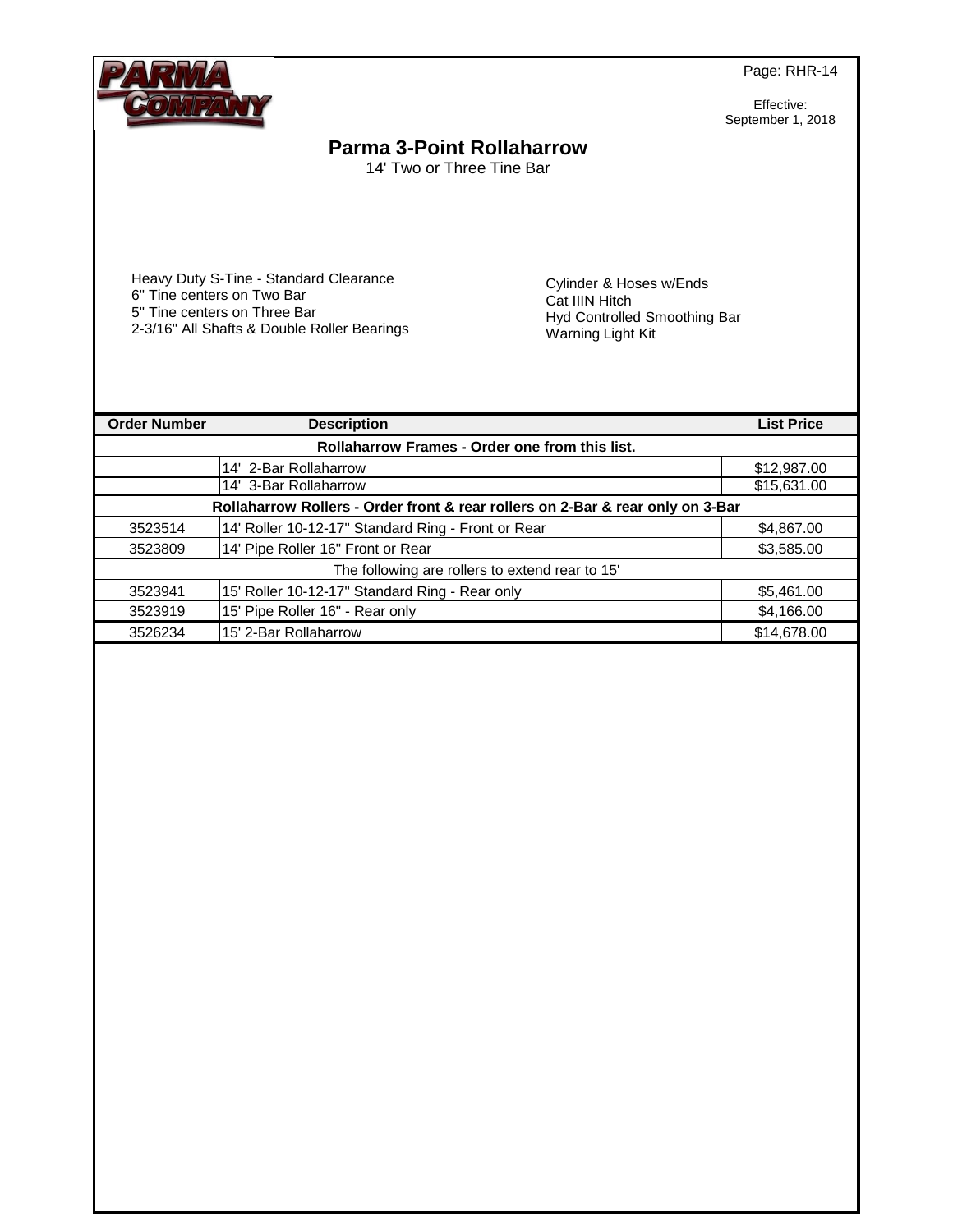

Effective: September 1, 2018

# **Parma 3-Point Rollaharrow**

16' Two or Three Tine Bar

Heavy Duty S-Tine - Standard Clearance 6" Tine centers on Two Bar 5" Tine centers on Three Bar 2-3/16" All Shafts & Dbl. Roller Bearings

| <b>Order Number</b> | <b>Description</b>                                                             | <b>List Price</b> |
|---------------------|--------------------------------------------------------------------------------|-------------------|
|                     | Rollaharrow Frames - Order one from this list.                                 |                   |
|                     | 16' 2-Bar Rollaharrow                                                          | \$15,995.00       |
|                     | 16' 3-Bar Rollaharrow                                                          | \$19,358.00       |
|                     | Rollaharrow Rollers - Order front & rear rollers on 2-Bar & rear only on 3-Bar |                   |
| 3523526             | 16' Roller 10-12-17" Standard Ring - Front or Rear                             | \$5,345.00        |
| 3523810             | 16' Pipe Roller 16" Front or Rear                                              | \$4,056.00        |
|                     | The following are rollers to extend rear to 17'                                |                   |
| 3523950             | 17' Roller 10-12-17" Standard Ring - Rear only                                 | \$5,894.00        |
| 3523921             | 17' Pipe Roller 16" - Rear only                                                | \$3,863.00        |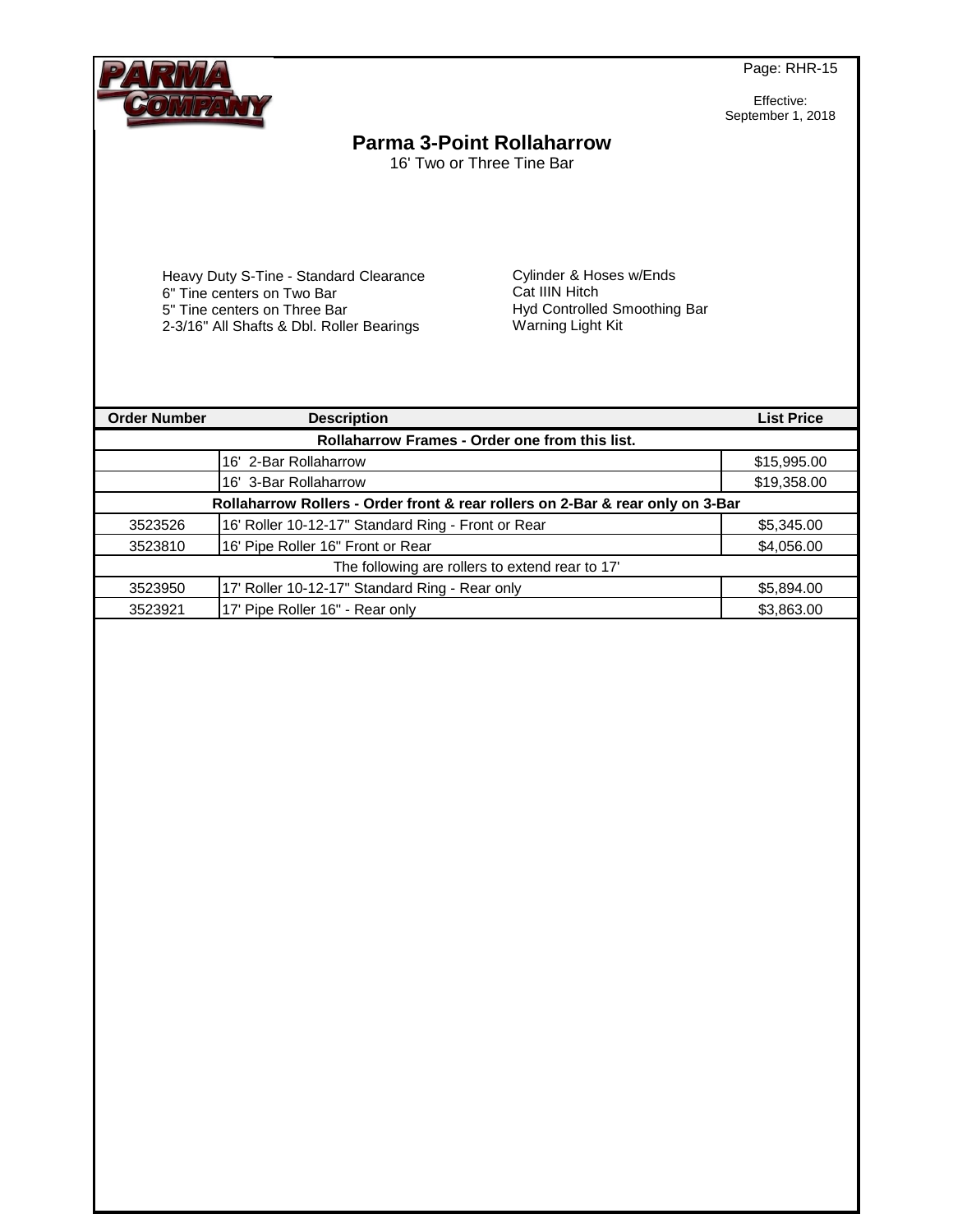

Effective: September 1, 2018

# **Parma 3-Point Rollaharrow**

18' Two or Three Tine Bar

Heavy Duty S-Tine - Standard Clearance 6" Tine centers on Two Bar 5" Tine centers on Three Bar 2-3/16" All Shafts & Dbl. Roller Bearings

| <b>Order Number</b> | <b>Description</b>                                                             | <b>List Price</b> |
|---------------------|--------------------------------------------------------------------------------|-------------------|
|                     | Rollaharrow Frames - Order one from this list.                                 |                   |
|                     | 18' 2-Bar Rollaharrow                                                          | \$18,091.00       |
|                     | 18' 3-Bar Rollaharrow                                                          | \$20,750.00       |
|                     | Rollaharrow Rollers - Order front & rear rollers on 2-Bar & rear only on 3-Bar |                   |
| 3523580             | 18' Roller 10-12-17" Standard Ring - Split Front                               | \$7,248.00        |
| 3523538             | 18' Roller 10-12-17" Standard Ring - Rear                                      | \$5,785.00        |
| 3524023             | 18' Pipe Roller 16" - Split Front                                              | \$5,544.00        |
| 3523811             | 18' Pipe Roller 16" - Rear                                                     | \$4,454.00        |
|                     |                                                                                |                   |
| 3523959             | 19' Roller 10-12-17" Standard Ring - Rear only                                 | \$6,362.00        |
| 3523923             | 19' Pipe Roller 16" - Rear only                                                | \$5,036.00        |
|                     |                                                                                |                   |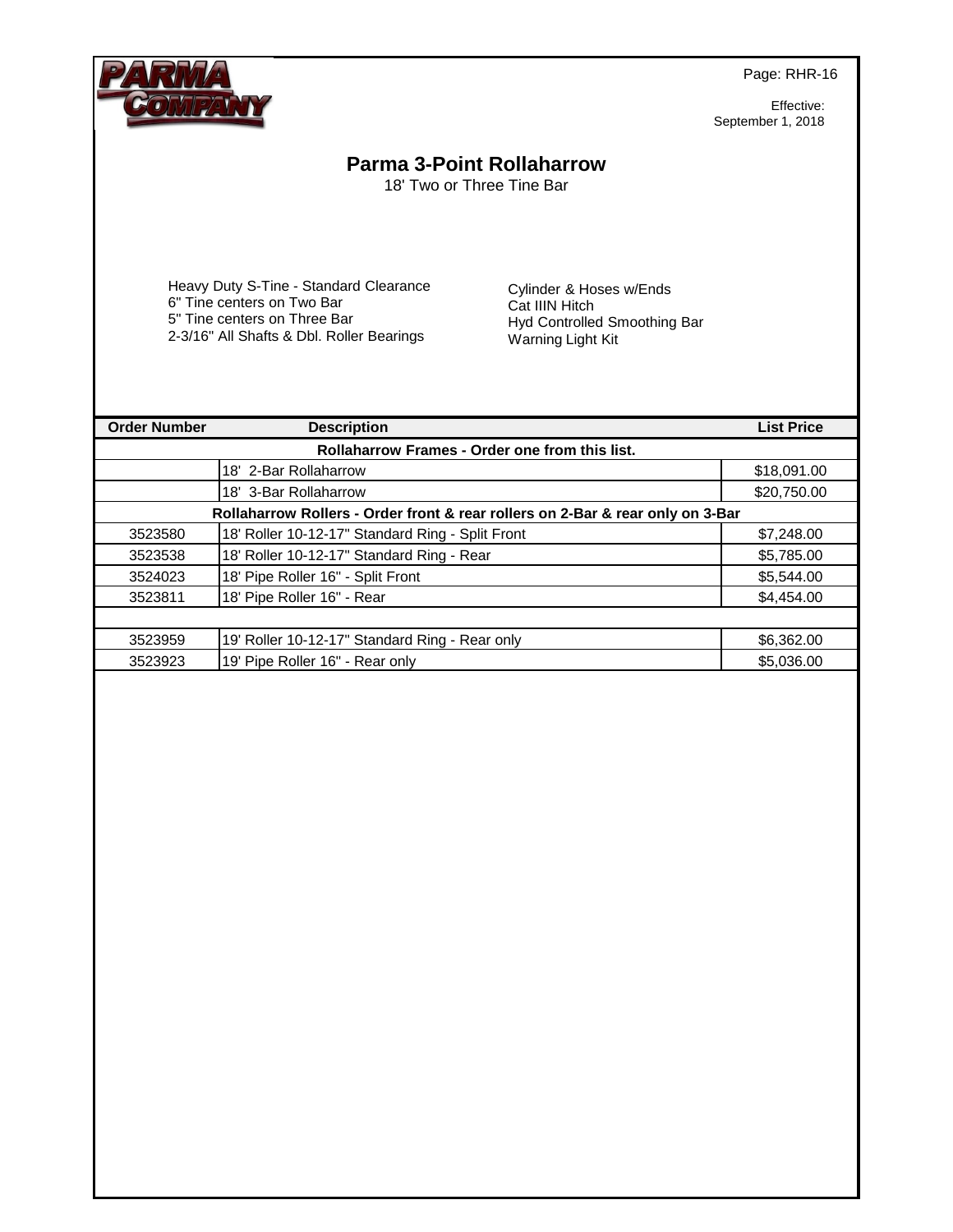

Effective: September 1, 2018

# **Parma 3-Point Rollaharrow**

20' Two or Three Tine Bar

Heavy Duty S-Tine - Standard Clearance 6" Tine centers on Two Bar 5" Tine centers on Three Bar 2-3/16" All Shafts & Dbl. Roller Bearings

| <b>Order Number</b> | <b>Description</b>                                                             | <b>List Price</b> |
|---------------------|--------------------------------------------------------------------------------|-------------------|
|                     | Rollaharrow Frames - Order one from this list.                                 |                   |
|                     | 20' 2-Bar Rollaharrow                                                          | \$18,533.00       |
|                     | 20' 3-Bar Rollaharrow                                                          | \$22,247.00       |
|                     | Rollaharrow Rollers - Order front & rear rollers on 2-Bar & rear only on 3-Bar |                   |
| 3523586             | 20' Roller 10-12-17" Standard Ring - Split Front                               | \$7,651.00        |
| 3523550             | 20' Roller 10-12-17" Standard Ring - Rear                                      | \$6,263.00        |
| 3523914             | 20' Pipe Roller 16" - Split Front                                              | \$5,522.00        |
| 3523812             | 20' Pipe Roller 16" - Rear                                                     | \$4,560.00        |
|                     | The following are rollers to extend rear to 21'                                |                   |
| 3523968             | 21' Roller 10-12-17" Standard Ring - Rear only                                 | \$6,792.00        |
| 3523925             | 21' Pipe Roller 16" - Rear only                                                | \$4,413.00        |